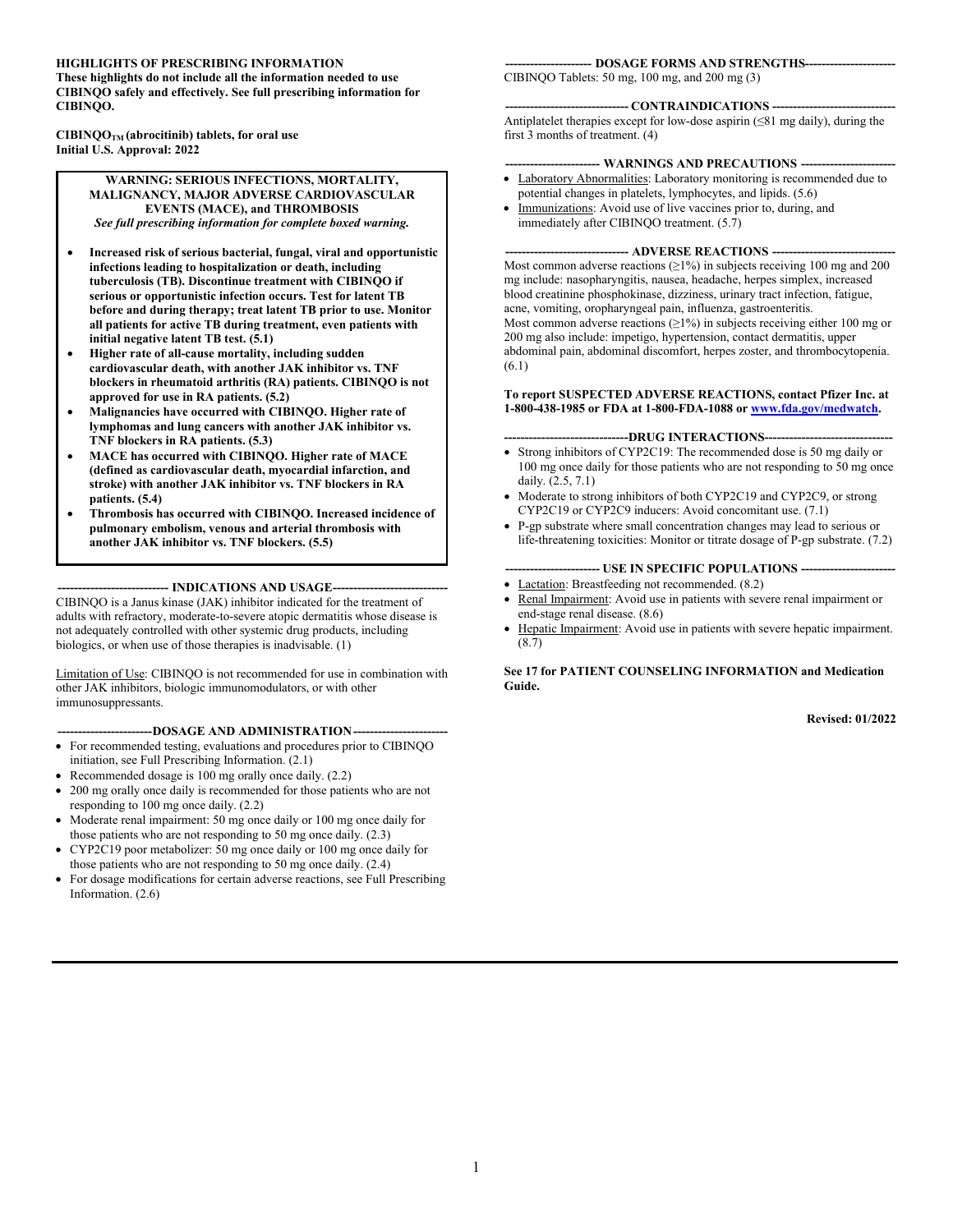#### **FULL PRESCRIBING INFORMATION: CONTENTS\***

#### **WARNING: SERIOUS INFECTIONS, MORTALITY, MALIGNANCY, MAJOR ADVERSE CARDIOVASCULAR EVENTS, and THROMBOSIS**

- **1 INDICATIONS AND USAGE**
- **2 DOSAGE AND ADMINISTRATION**
	- 2.1 Recommended Testing, Evaluations, and Procedures Prior to Treatment Initiation
	- 2.2 Recommended Dosage<br>2.3 Recommended Dosage
	- Recommended Dosage in Patients with Renal Impairment or Hepatic Impairment
	- 2.4 Recommended Dosage in CYP2C19 Poor Metabolizers
	- 2.5 Dosage Modifications due to Strong Inhibitors<br>2.6 Treatment Discontinuation due to Serious Infee
	- Treatment Discontinuation due to Serious Infections or Hematologic Adverse Reactions
- 2.7 Administration Instructions **3 DOSAGE FORMS AND STRENGTHS**
- 

## **4 CONTRAINDICATIONS**

- **5 WARNINGS AND PRECAUTIONS**
- 5.1 Serious Infections 5.2 Mortality
- 
- 5.3 Malignancy and Lymphoproliferative Disorders<br>5.4 Major Adverse Cardiovascular Events 5.4 Major Adverse Cardiovascular Events
- 
- 5.5 Thrombosis<br>5.6 Laboratory A Laboratory Abnormalities
- 5.7 Immunizations
- **6 ADVERSE REACTIONS**
- 6.1 Clinical Trials Experience
- **7 DRUG INTERACTIONS**
	- 7.1 Effects of Other Drugs on CIBINQO
	- 7.2 Effects of CIBINQO on Other Drugs
- **8 USE IN SPECIFIC POPULATIONS**
	- 8.1 Pregnancy
	- 8.2 Lactation<br>8.3 Females a
	- Females and Males of Reproductive Potential
	-
	- 8.4 Pediatric Use<br>8.5 Geriatric Use Geriatric Use
	- 8.6 Renal Impairment<br>8.7 Henatic Impairment
	- Hepatic Impairment
	- 8.8 CYP2C19 Poor Metabolizers
- **10 OVERDOSAGE**

#### **11 DESCRIPTION**

- **12 CLINICAL PHARMACOLOGY**
	- 12.1 Mechanism of Action
	- 12.2 Pharmacodynamics
	- 12.3 Pharmacokinetics
	- 12.5 Pharmacogenomics
- **13 NONCLINICAL TOXICOLOGY** 13.1 Carcinogenesis, Mutagenesis, Impairment of Fertility
- **14 CLINICAL STUDIES**
- **16 HOW SUPPLIED/STORAGE AND HANDLING**
- **17 PATIENT COUNSELING INFORMATION**

\* Sections or subsections omitted from the full prescribing information are not listed.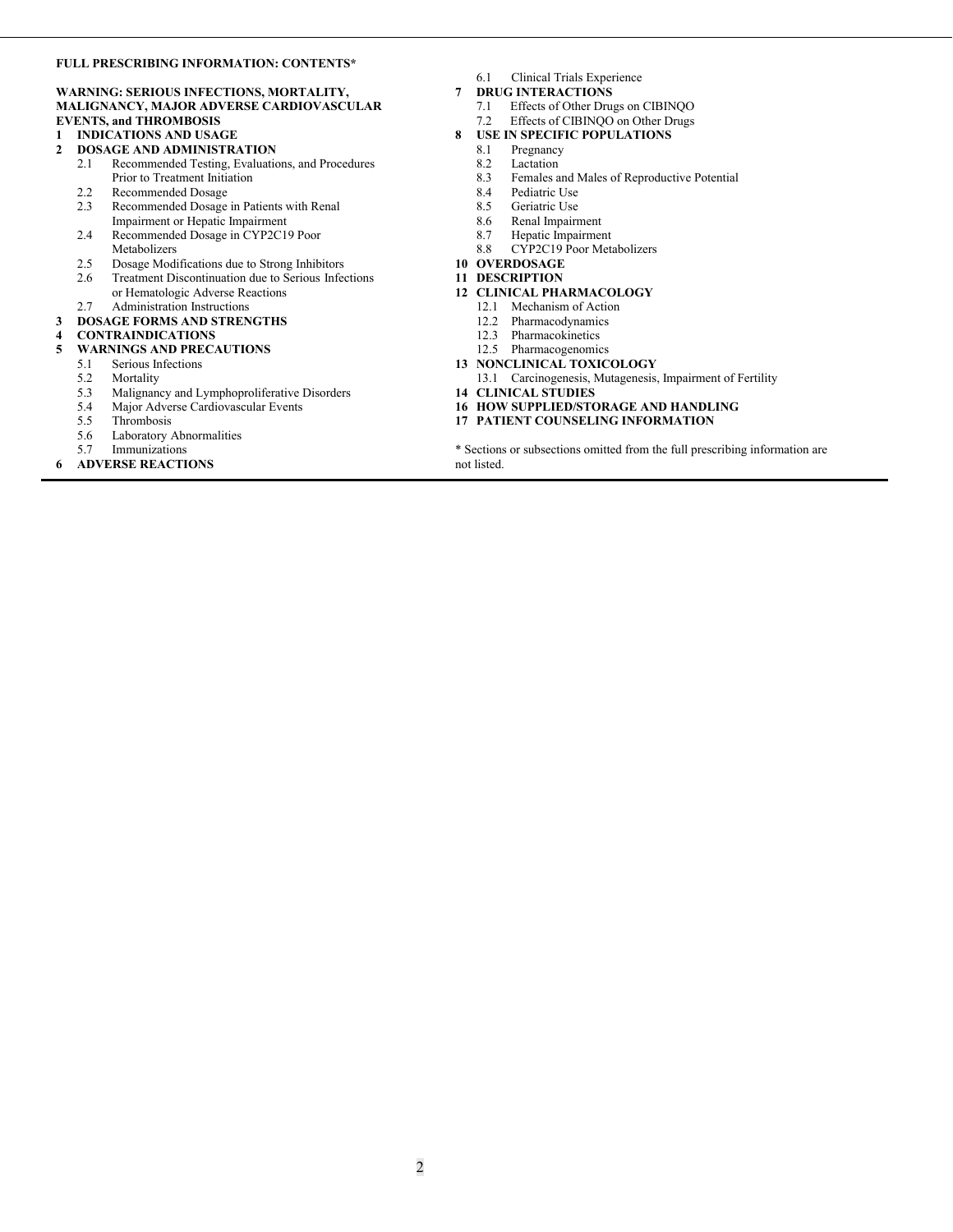### **FULL PRESCRIBING INFORMATION**

### **WARNING: SERIOUS INFECTIONS, MORTALITY, MALIGNANCY, MAJOR ADVERSE CARDIOVASCULAR EVENTS, and THROMBOSIS**

#### **Serious Infections**

**Patients treated with CIBINQO may be at increased risk for developing serious infections that may lead to hospitalization or death; The most frequent serious infections reported with CIBINQO were herpes simplex, herpes zoster, and pneumonia** *[see Warnings and Precautions (5.1) and Adverse Reactions (6.1)]***.** 

**If a serious or opportunistic infection develops, discontinue CIBINQO and control the infection.**

**Reported infections from Janus kinase (JAK) inhibitors used to treat inflammatory conditions:**

- **Active tuberculosis, which may present with pulmonary or extrapulmonary disease. Test for latent TB before and during therapy; treat latent TB prior to use. Monitor all patients for active TB during treatment, even patients with initial negative, latent TB test.**
- **Invasive fungal infections, including cryptococcosis and pneumocystosis. Patients with invasive fungal infections may present with disseminated, rather than localized, disease.**
- **Bacterial, viral, including herpes zoster, and other infections due to opportunistic pathogens.**

**Avoid use of CIBINQO in patients with an active, serious infection including localized infections. The risks and benefits of treatment with CIBINQO should be carefully considered prior to initiating therapy in patients with chronic or recurrent infections.** 

**Patients should be closely monitored for the development of signs and symptoms of infection during and after treatment with CIBINQO, including the possible development of tuberculosis in patients who tested negative for latent tuberculosis infection prior to initiating therapy** *[see Warnings and Precautions (5.1)]***.**

## **Mortality**

**In a large, randomized, postmarketing safety study in rheumatoid arthritis (RA) patients 50 years of age and older with at least one cardiovascular risk factor comparing another JAK inhibitor to TNF blocker treatment, a higher rate of all-cause mortality, including sudden cardiovascular death, was observed with the JAK inhibitor. CIBINQO is not approved for use in RA patients** *[see Warnings and Precautions (5.2)]***.**

## **Malignancies**

**Malignancies were reported in patients treated with CIBINQO. Lymphoma and other malignancies have been observed in patients receiving JAK inhibitors used to treat inflammatory conditions. In RA patients treated with another JAK inhibitor, a higher rate of malignancies (excluding nonmelanoma skin cancer (NMSC)) was observed when compared with TNF blockers. Patients who are current or past smokers are at additional increased risk** *[see Warnings and Precautions (5.3)]***.**

## **Major Adverse Cardiovascular Events**

**Major adverse cardiovascular events were reported in patients treated with CIBINQO. In RA patients 50 years of age and older with at least one cardiovascular risk factor treated with another JAK inhibitor, a higher rate of major adverse cardiovascular events (MACE) (defined as cardiovascular death, myocardial infarction, and stroke), was observed when compared with TNF blockers. Patients who are current or past smokers are at additional increased risk. Discontinue**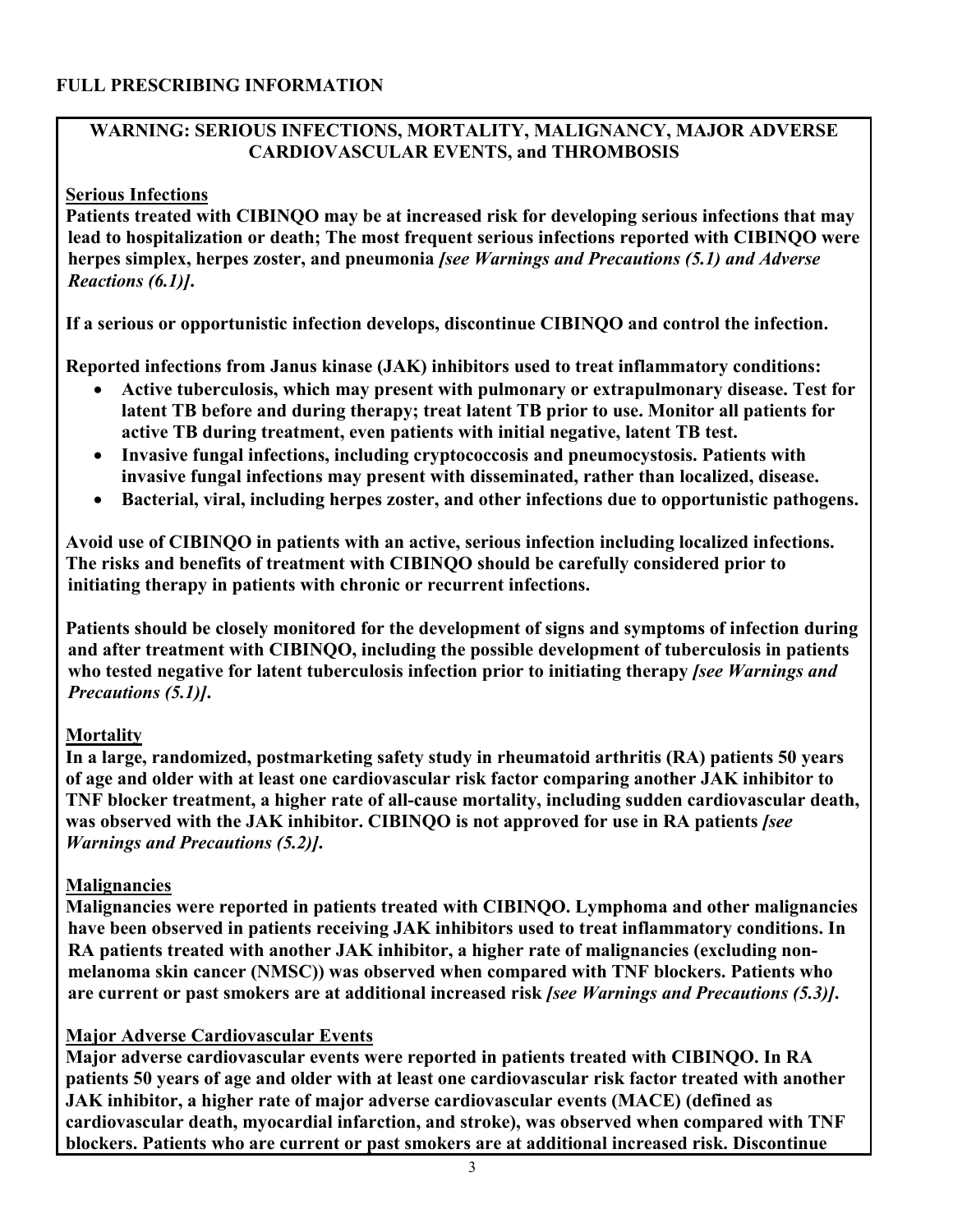**CIBINQO in patients that have experienced a myocardial infarction or stroke** *[see Warnings and Precautions (5.4)]***.**

## **Thrombosis**

**Deep venous thrombosis (DVT) and pulmonary embolism (PE) have been reported in patients treated with CIBINQO. Thrombosis, including PE, DVT, and arterial thrombosis have been reported in patients receiving JAK inhibitors used to treat inflammatory conditions. Many of these adverse reactions were serious and some resulted in death. In RA patients 50 years of age and older with at least one cardiovascular risk factor treated with another JAK inhibitor, a higher rate of thrombosis was observed when compared with TNF blockers. Avoid CIBINQO in patients at risk. If symptoms of thrombosis occur, discontinue CIBINQO and treat appropriately** *[see Warnings and Precautions (5.5)]***.**

## **1 INDICATIONS AND USAGE**

CIBINQO is indicated for the treatment of adults with refractory, moderate-to-severe atopic dermatitis whose disease is not adequately controlled with other systemic drug products, including biologics, or when use of those therapies is inadvisable.

## Limitations of Use

CIBINQO is not recommended for use in combination with other JAK inhibitors, biologic immunomodulators, or with other immunosuppressants.

## **2 DOSAGE AND ADMINISTRATION**

## **2.1 Recommended Testing, Evaluations, and Procedures Prior to Treatment Initiation**

Perform the following tests and evaluations prior to CIBINQO initiation:

- Tuberculosis (TB) infection evaluation CIBINQO initiation is not recommended in patients with active TB. For patients with latent TB or those with a negative latent TB test who are at high risk for TB, start preventive therapy for latent TB prior to initiation of CIBINQO *[see Warnings and Precautions (5.1)]*.
- Viral hepatitis screening in accordance with clinical guidelines CIBINQO initiation is not recommended in patients with active hepatitis B or hepatitis C *[see Warnings and Precautions (5.1)]*.
- $\bullet$  A complete blood count (CBC) CIBINQO initiation is not recommended in patients with a platelet count  $\leq$ 150,000/mm<sup>3</sup>, an absolute lymphocyte count  $\leq$ 500/mm<sup>3</sup>, an absolute neutrophil count  $\leq$ 1,000/mm<sup>3</sup>, or a hemoglobin value <8 g/dL *[see Warnings and Precautions (5.6)]*.

Complete any necessary immunizations, including herpes zoster vaccinations, in agreement with current immunization guidelines prior to CIBINQO initiation *[see Warnings and Precautions (5.7)]*.

## **2.2 Recommended Dosage**

The recommended dosage of CIBINQO is 100 mg orally once daily.

If an adequate response is not achieved with CIBINQO 100 mg orally daily after 12 weeks, consider increasing dosage to 200 mg orally once daily. Discontinue therapy if inadequate response is seen after dosage increase to 200 mg once daily.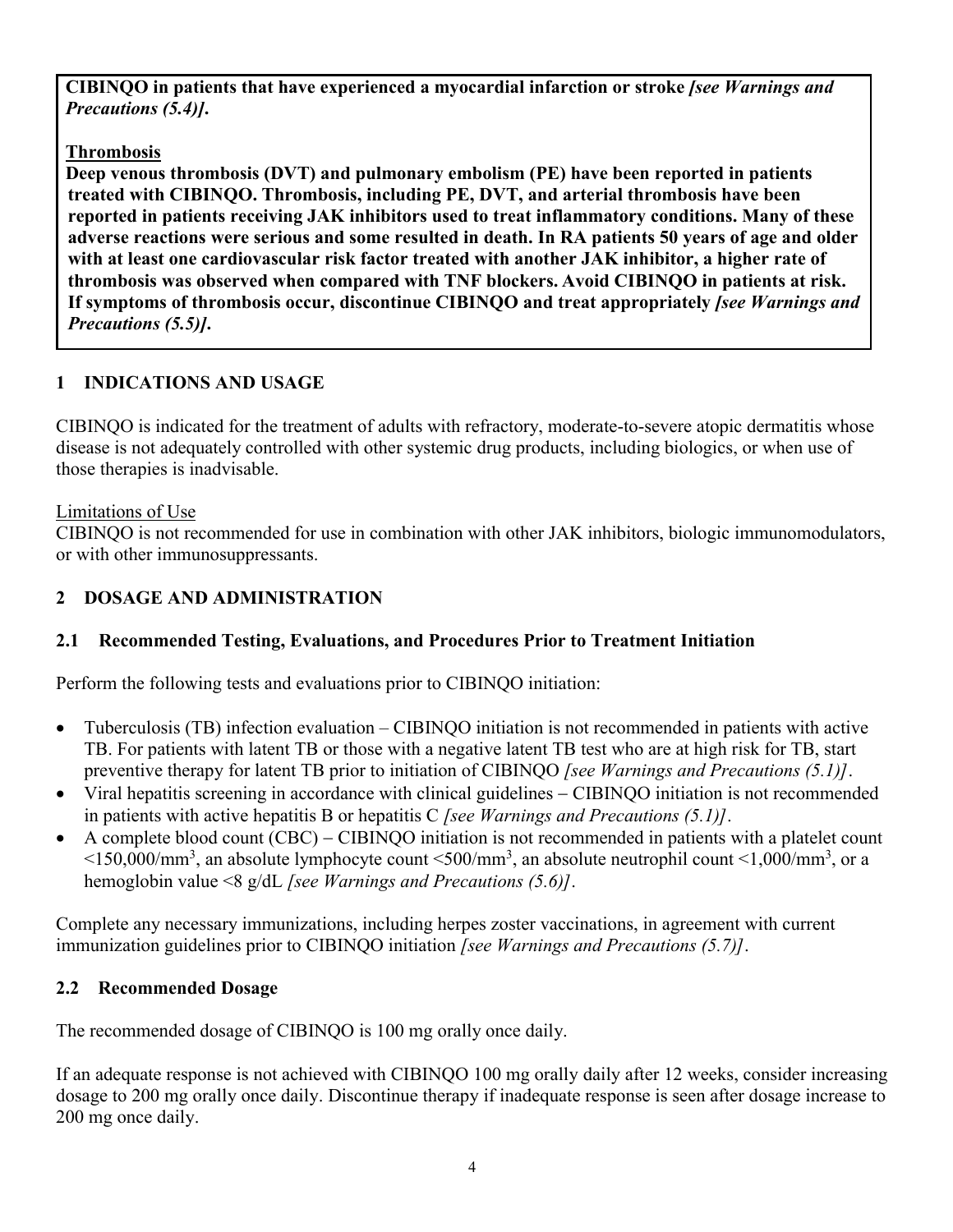CIBINQO can be used with or without topical corticosteroids.

If a dose is missed, administer the dose as soon as possible unless it is less than 12 hours before the next dose, in which case skip the missed dose. Thereafter, resume dosing at the regular scheduled time.

## **2.3 Recommended Dosage in Patients with Renal Impairment or Hepatic Impairment**

### Renal Impairment

CIBINQO dosage recommendations for patients with renal impairment are provided in Table 1 *[see Use in Specific Populations (8.6) and Clinical Pharmacology (12.3)]*. In subjects with mild and moderate renal impairment, if an adequate response is not achieved after 12 weeks, dose of CIBINQO can be doubled *[see Dosage and Administration (2.2)]*.

| <b>Renal Impairment Stage</b>               | <b>Estimated Glomerular</b><br>Filtration $(eGFR)^1$ | <b>Dosage</b>             |
|---------------------------------------------|------------------------------------------------------|---------------------------|
| Mild                                        | $60 - 89$ mL/minute                                  | CIBINQO 100 mg once daily |
| Moderate                                    | $30 - 59$ mL/minute                                  | CIBINQO 50 mg once daily  |
| Severe <sup>2</sup>                         | $15 - 29$ mL/minute                                  | Not recommended for use   |
| End-Stage Renal Disease <sup>2</sup> (ESRD) | $\leq$ 15 mL/minute                                  |                           |

#### **Table 1. Dosage Recommendations in Patients with Renal Impairment**

<sup>1</sup> Glomerular filtration rate was estimated by the Modification of Diet in Renal Disease (MDRD) formula.

<sup>2</sup> Severe Renal Impairment and End-Stage Renal Disease include patients on renal replacement therapy.

#### Hepatic Impairment

CIBINQO is not recommended for use in patients with severe hepatic impairment *[see Use in Specific Populations (8.7) and Clinical Pharmacology (12.3)].*

## **2.4 Recommended Dosage in CYP2C19 Poor Metabolizers**

In patients who are known or suspected to be CYP2C19 poor metabolizers, the recommended dosage of CIBINQO is 50 mg once daily *[see Use in Specific Populations (8.8) and Clinical Pharmacology (12.5)].* If an adequate response is not achieved with CIBINQO 50 mg orally daily after 12 weeks, consider increasing dosage to 100 mg orally once daily. Discontinue therapy if inadequate response is seen after dosage increase to 100 mg once daily*.*

## **2.5 Dosage Modifications due to Strong Inhibitors**

In patients taking strong inhibitors of cytochrome P450 (CYP) 2C19 reduce the dosage to 50 mg once daily *[see Drug Interactions (7.1) and Clinical Pharmacology (12.3)]*. If an adequate response is not achieved with CIBINQO 50 mg orally daily after 12 weeks, consider increasing dosage to 100 mg orally once daily. Discontinue therapy if inadequate response is seen after dosage increase to 100 mg once daily.

## **2.6 Treatment Discontinuation due to Serious Infections or Hematologic Adverse Reactions**

## Serious or Opportunistic Infections

If a patient develops a serious or opportunistic infection, discontinue CIBINQO and control the infection. The risks and benefits of treatment with CIBINQO should be carefully considered prior to reinitiating therapy with CIBINQO *[see Warnings and Precautions (5.1)]*.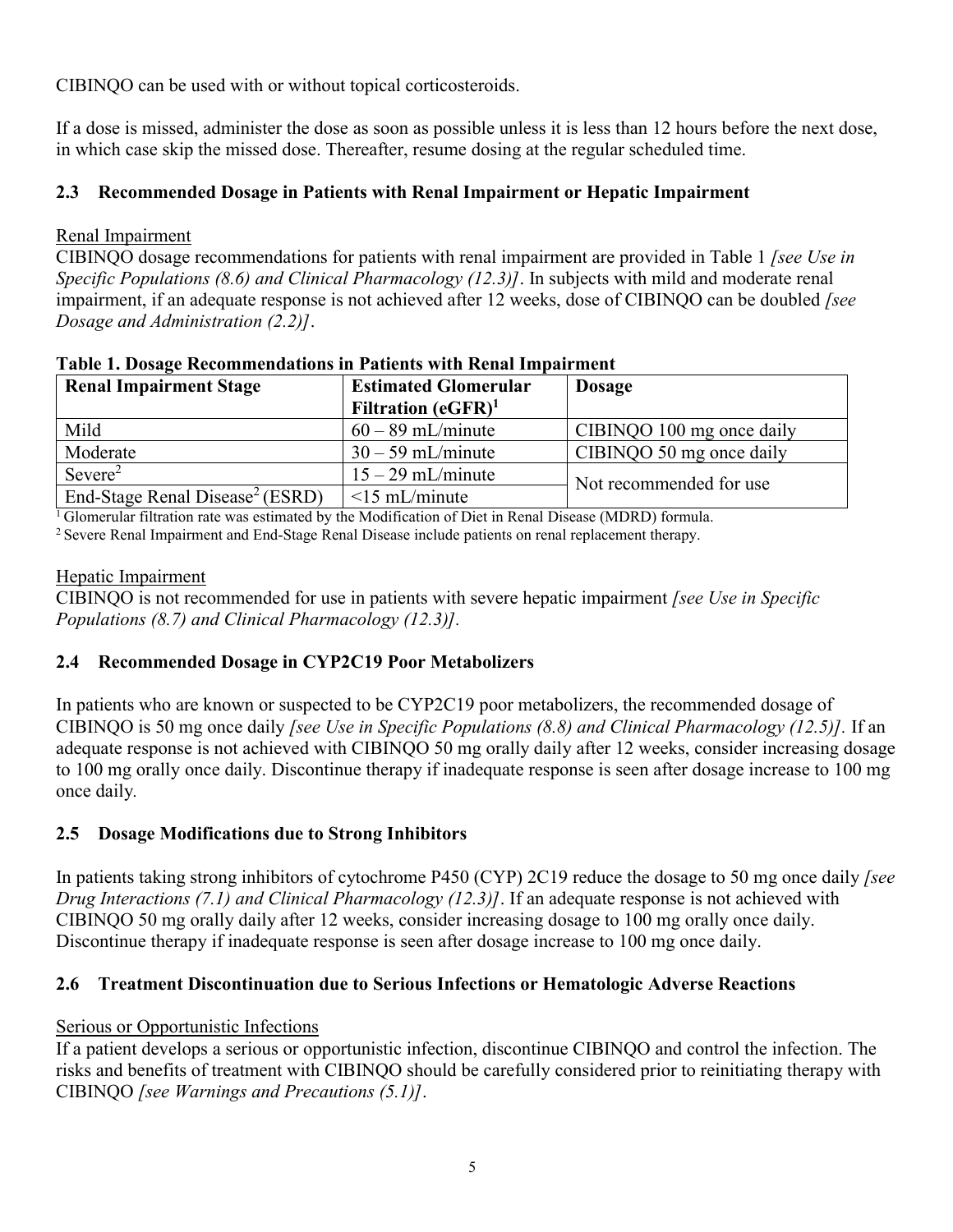Hematologic Abnormalities Recommendations for CIBINQO discontinuation for laboratory abnormalities are summarized in Table 2.

| <b>Laboratory Measure</b>                | Recommendation                                                              |  |
|------------------------------------------|-----------------------------------------------------------------------------|--|
| Platelet Count $\leq 50,000/\text{mm}^3$ | Discontinue CIBINQO and follow with CBC until $>100,000/\text{mm}^3$        |  |
| ALC $\leq$ 500/mm <sup>3</sup>           | Treatment should be temporarily discontinued if ALC is less than 500        |  |
|                                          | cells/mm <sup>3</sup> and may be restarted once ALC return above this value |  |
| ANC $\leq$ 1,000/mm <sup>3</sup>         | Treatment should be temporarily discontinued if ANC is less than 1,000      |  |
|                                          | cells/mm <sup>3</sup> and may be restarted once ANC return above this value |  |
|                                          | Treatment should be temporarily discontinued if Hb is less than 8 g/dL      |  |
| Hb value $\leq 8$ g/dL                   | and may be restarted once Hb return above this value                        |  |

**Table 2. Recommendations for CIBINQO Discontinuation for Hematologic Abnormalities**

Abbreviations: ALC=absolute lymphocyte count; ANC=absolute neutrophil count; CBC=complete blood count; Hb=hemoglobin

CBC evaluations are recommended at baseline, 4 weeks after treatment initiation and 4 weeks after dosing increase of CIBINQO. Laboratory evaluations may be extended for patients on chronic CIBINQO therapy who develop hematologic abnormalities *[see Warnings and Precautions (5.6)]*.

#### **2.7 Administration Instructions**

Administer CIBINQO with or without food at approximately the same time each day.

Swallow CIBINQO tablets whole with water. Do not crush, split, or chew CIBINQO tablets.

## **3 DOSAGE FORMS AND STRENGTHS**

- 50 mg: Pink, oval, film-coated tablet debossed with "PFE" on one side and "ABR 50" on the other.
- 100 mg: Pink, round, film-coated tablet debossed with "PFE" on one side and "ABR 100" on the other.
- 200 mg: Pink, oval, film-coated tablet debossed with "PFE" on one side and "ABR 200" on the other.

## **4 CONTRAINDICATIONS**

CIBINQO is contraindicated in patients taking antiplatelet therapies, except for low-dose aspirin  $(\leq 81 \text{ mg})$ daily), during the first 3 months of treatment *[see Warnings and Precautions (5.6), Drug Interactions (7.2), and Clinical Pharmacology (12.2)].*

## **5 WARNINGS AND PRECAUTIONS**

## **5.1 Serious Infections**

The most frequent serious infections reported in clinical studies with CIBINQO for atopic dermatitis were herpes simplex, herpes zoster, and pneumonia *[see Adverse Reactions (6.1)]*. Serious infections leading to hospitalization or death, including tuberculosis and bacterial, invasive fungal, viral, and other opportunistic infections, have occurred in patients receiving JAK inhibitors used to treat inflammatory conditions.

Avoid use of CIBINQO in patients with active, serious infection including localized infections.

Consider the risks and benefits of treatment prior to initiating CIBINQO in patients:

- with chronic or recurrent infection
- who have been exposed to tuberculosis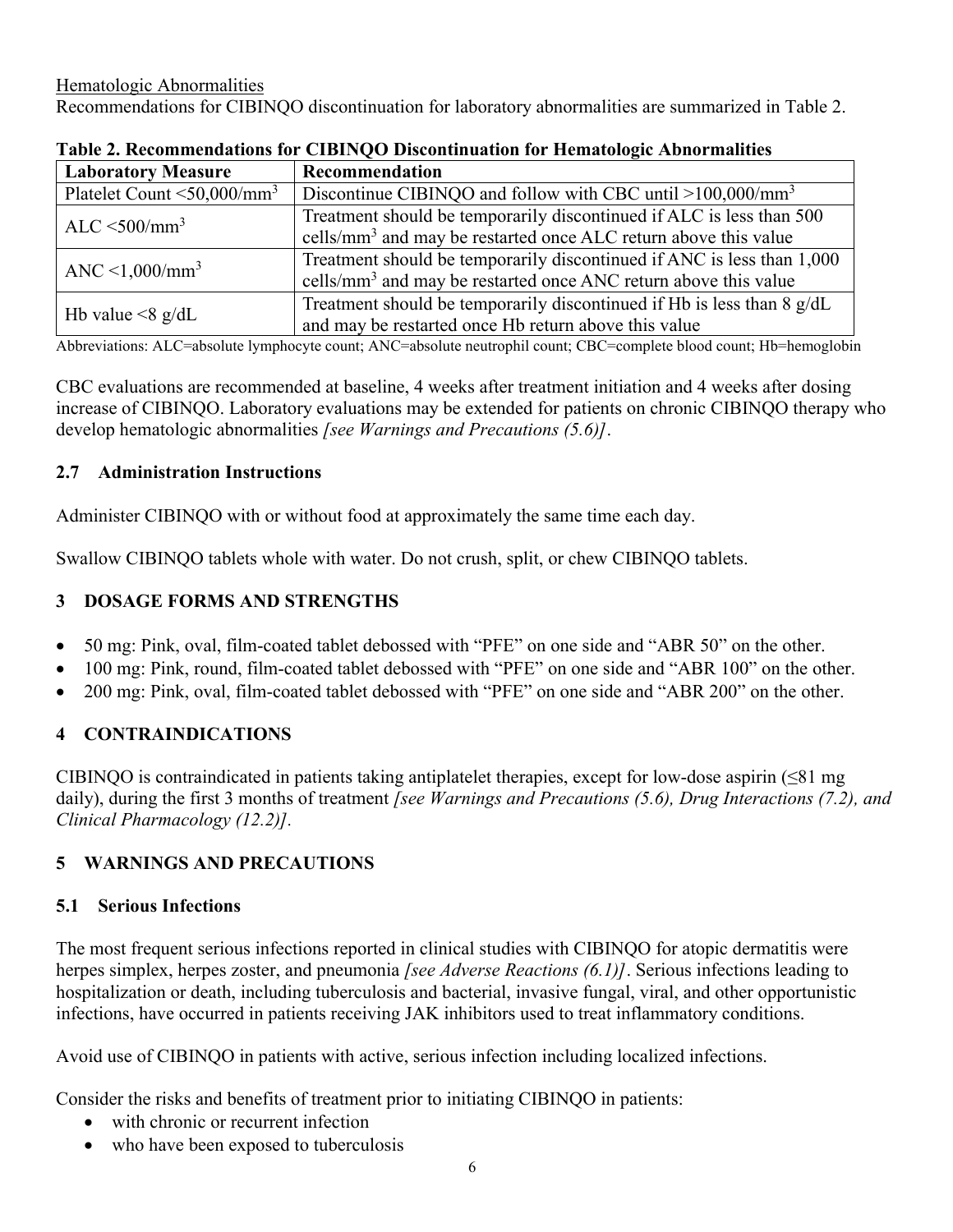- with a history of a serious or an opportunistic infection
- who have resided or traveled in areas of endemic tuberculosis or endemic mycoses
- with underlying conditions that may predispose them to infection

Closely monitor patients for the development of signs and symptoms of infection during and after treatment with CIBINQO. If a patient develops a serious or opportunistic infection, discontinue CIBINQO. Initiate complete diagnostic testing and appropriate antimicrobial therapy. The risks and benefits of treatment with CIBINQO should be carefully considered prior to reinitiating therapy with CIBINQO.

## Tuberculosis

Evaluate and test patients for TB before starting CIBINQO therapy and consider yearly screening for patients in highly endemic areas for TB. CIBINQO is not recommended for use in patients with active TB. For patients with a new diagnosis of latent TB or prior untreated latent TB, or for patients with a negative test for latent TB but who are at high risk for TB infection, start preventive therapy for latent TB prior to initiation of CIBINQO. Monitor patients for the development of signs and symptoms of TB, including patients who were tested negative for latent TB infection prior to initiating therapy.

## Viral Reactivation

Viral reactivation, including herpes virus reactivation (e.g., herpes zoster, herpes simplex), was reported in clinical studies with CIBINQO *[see Adverse Reactions (6.1)]*. If a patient develops herpes zoster, consider interrupting CIBINQO until the episode resolves.

Hepatitis B virus (HBV) reactivation has been reported in patients receiving JAK inhibitors. Perform viral hepatitis screening and monitoring for reactivation in accordance with clinical guidelines before starting therapy and during therapy with CIBINQO. CIBINQO is not recommended for use in patients with active hepatitis B or hepatitis C *[see Clinical Pharmacology (12.3)]*. Monitor patients with inactive HBV for expression of HBV DNA during therapy with CIBINQO. If HBV DNA is detected during therapy with CIBINQO, consult a liver specialist.

## **5.2 Mortality**

In a large, randomized, postmarketing safety study of another JAK inhibitor in rheumatoid arthritis (RA) patients 50 years of age and older with at least one cardiovascular risk factor, a higher rate of all-cause mortality, including sudden cardiovascular death, was observed in patients treated with the JAK inhibitor compared with TNF blockers. CIBINQO is not approved for use in RA.

Consider the benefits and risks for the individual patient prior to initiating or continuing therapy with CIBINQO.

## **5.3 Malignancy and Lymphoproliferative Disorders**

Malignancies, including non-melanoma skin cancer (NMSC), were observed in clinical studies with CIBINQO for atopic dermatitis *[see Adverse Reactions (6.1)]*.

Perform periodic skin examination for patients who are at increased risk for skin cancer. Exposure to sunlight and UV light should be limited by wearing protective clothing and using broad-spectrum sunscreen.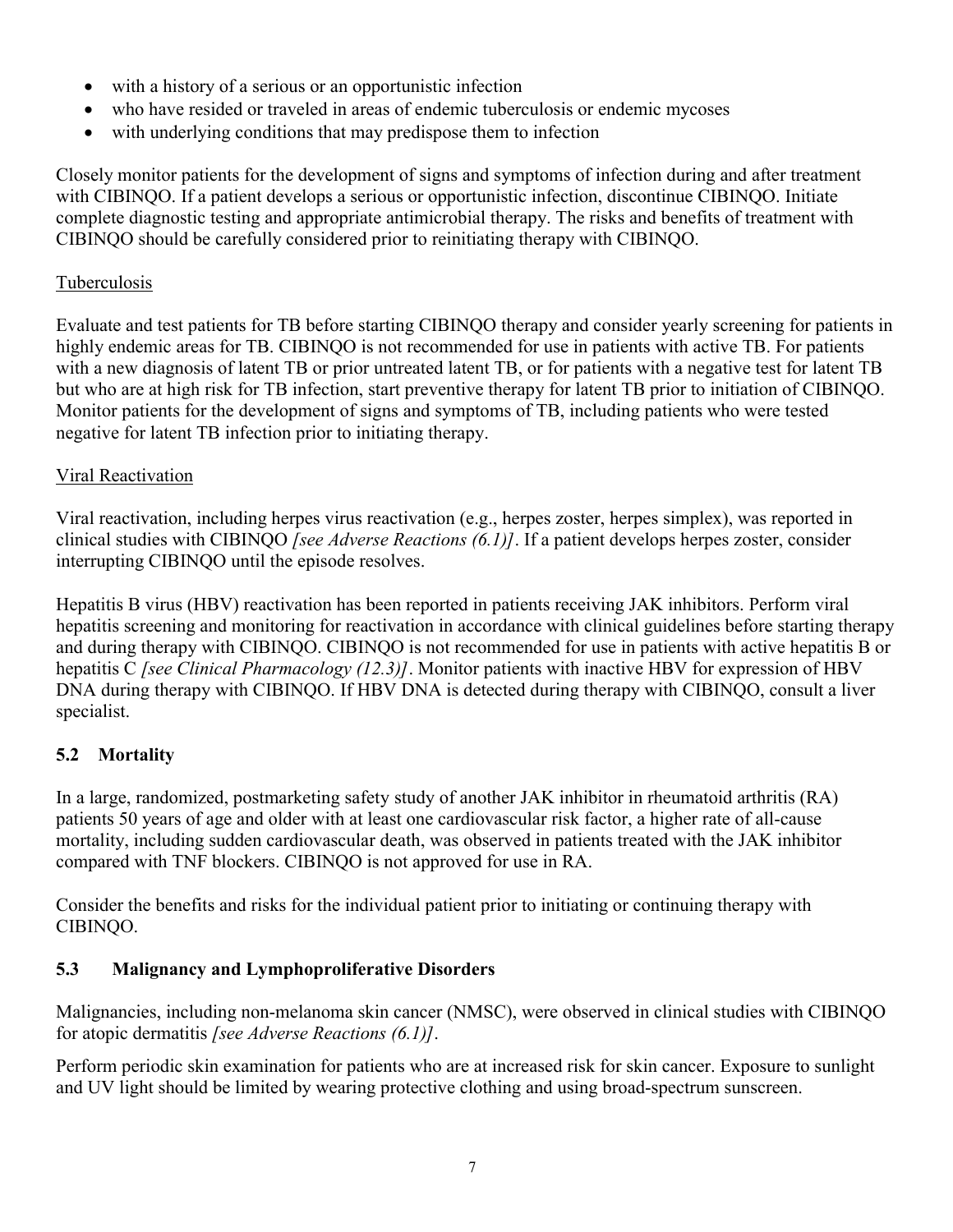Malignancies, including lymphomas, have occurred in patients receiving JAK inhibitors used to treat inflammatory conditions. In a large, randomized, postmarketing safety study of another JAK inhibitor in RA patients, a higher rate of malignancies (excluding non-melanoma skin cancer (NMSC)) was observed in patients treated with the JAK inhibitor compared to those treated with TNF blockers. CIBINQO is not approved for use in RA. A higher rate of lymphomas was observed in patients treated with the JAK inhibitor compared to those treated with TNF blockers. A higher rate of lung cancers was observed in current or past smokers treated with the JAK inhibitor compared to those treated with TNF blockers. In this study, current or past smokers had an additional increased risk of overall malignancies.

Consider the benefits and risks for the individual patient prior to initiating or continuing therapy with CIBINQO, particularly in patients with a known malignancy (other than a successfully treated NMSC), patients who develop a malignancy when on treatment, and patients who are current or past smokers.

## **5.4 Major Adverse Cardiovascular Events**

Major adverse cardiovascular events were reported in clinical studies of CIBINQO for atopic dermatitis *[see Adverse Reactions (6.1)].*

In a large, randomized, postmarketing safety study of another JAK inhibitor in RA patients 50 years of age and older with at least one cardiovascular risk factor, a higher rate of major adverse cardiovascular events (MACE) defined as cardiovascular death, non-fatal myocardial infarction (MI), and non-fatal stroke was observed with the JAK inhibitor compared to those treated with TNF blockers. CIBINQO is not approved for use in RA. Patients who are current or past smokers are at additional increased risk.

Consider the benefits and risks for the individual patient prior to initiating or continuing therapy with CIBINQO, particularly in patients who are current or past smokers and patients with other cardiovascular risk factors. Patients should be informed about the symptoms of serious cardiovascular events and the steps to take if they occur. Discontinue CIBINQO in patients that have experienced a myocardial infarction or stroke.

## **5.5 Thrombosis**

Deep venous thrombosis (DVT) and pulmonary embolism (PE) were observed in patients receiving CIBINQO in the clinical studies for atopic dermatitis *[see Adverse Reactions (6.1)]*.

Thrombosis, including DVT, PE, and arterial thrombosis have been reported in patients receiving JAK inhibitors used to treat inflammatory conditions. Many of these adverse reactions were serious and some resulted in death.

In a large, randomized, postmarketing safety study of another JAK inhibitor in RA patients 50 years of age and older with at least one cardiovascular risk factor, higher rates of overall thrombosis, DVT, and PE were observed compared to those treated with TNF blockers. CIBINQO is not approved for use in RA.

Avoid CIBINQO in patients that may be at increased risk of thrombosis. If symptoms of thrombosis occur, discontinue CIBINQO and evaluate and treat patients appropriately.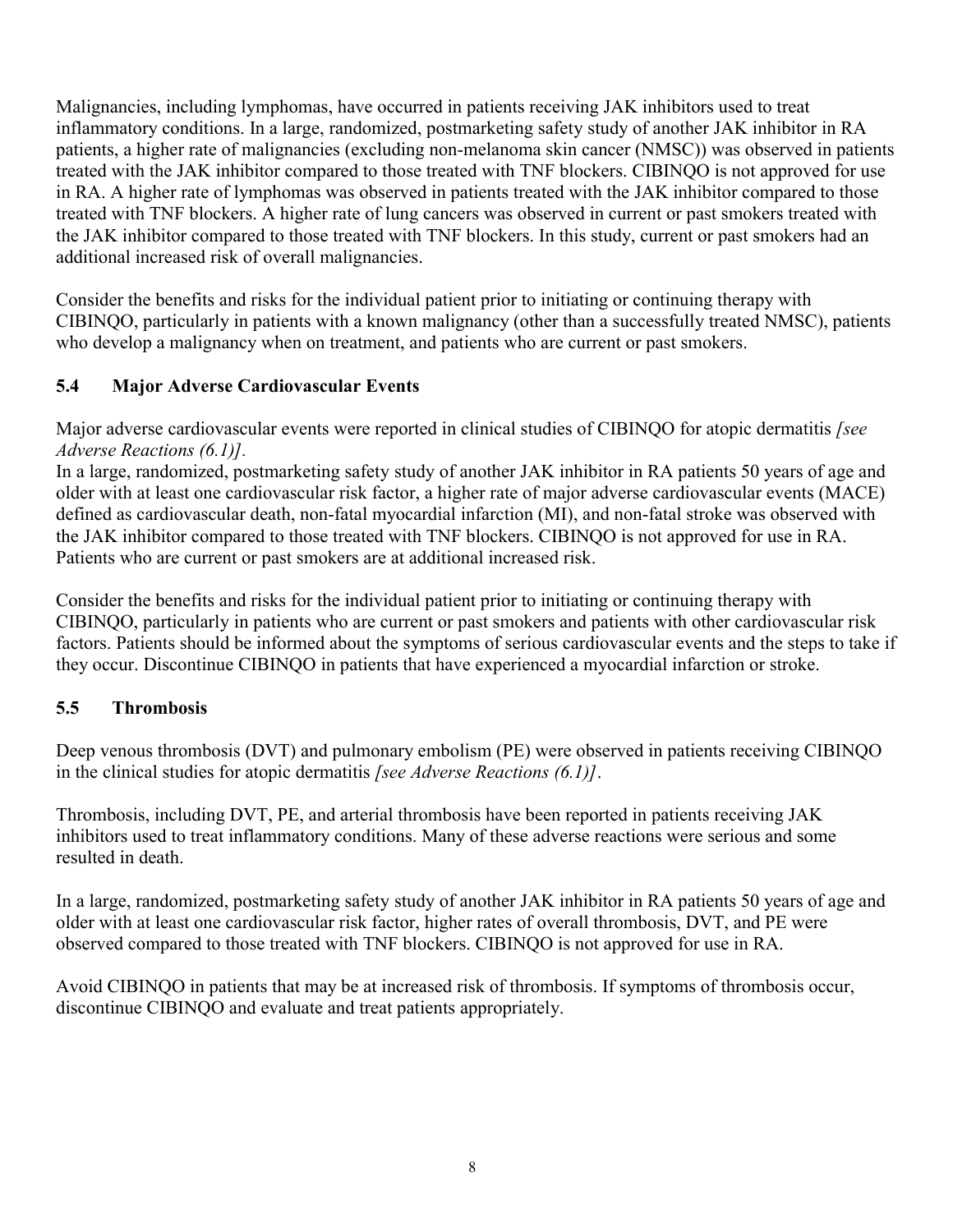## **5.6 Laboratory Abnormalities**

## Hematologic Abnormalities

Treatment with CIBINQO was associated with an increased incidence of thrombocytopenia and lymphopenia *[see Adverse Reactions (6.1)]*. Prior to CIBINQO initiation, perform a CBC *[see Dosage and Administration (2.1)]*. CBC evaluations are recommended at 4 weeks after initiation and 4 weeks after dose increase of CIBINQO. Discontinuation of CIBINQO therapy is required for certain laboratory abnormalities *[see Dosage and Administration (2.6)].* 

## Lipid Elevations

Dose-dependent increase in blood lipid parameters were reported in patients treated with CIBINQO *[see Adverse Reactions (6.1)]*. Lipid parameters should be assessed approximately 4 weeks following initiation of CIBINQO therapy and thereafter patients should be managed according to clinical guidelines for hyperlipidemia. The effect of these lipid parameter elevations on cardiovascular morbidity and mortality has not been determined.

#### **5.7 Immunizations**

Prior to initiating CIBINQO, complete all age-appropriate vaccinations as recommended by current immunization guidelines including prophylactic herpes zoster vaccinations. Avoid vaccination with live vaccines immediately prior to, during, and immediately after CIBINQO therapy.

## **6 ADVERSE REACTIONS**

The following clinically significant adverse reactions are described elsewhere in the labeling:

- Serious Infections *[see Warnings and Precautions (5.1)]*
- Mortality *[see Warnings and Precautions (5.2)]*
- Malignancy and Lymphoproliferative Disorders *[see Warnings and Precautions (5.3)]*
- Major Adverse Cardiovascular Events *[see Warnings and Precautions (5.4)]*
- Thrombosis *[see Warnings and Precautions (5.5)]*
- Laboratory Abnormalities *[see Warnings and Precautions (5.6)]*

## **6.1 Clinical Trials Experience**

Because clinical trials are conducted under widely varying conditions, adverse reaction rates observed in the clinical trials of a drug cannot be directly compared to rates in the clinical trials of another drug and may not reflect the rates observed in practice.

The safety of CIBINQO was evaluated in four randomized, placebo-controlled clinical trials (2 monotherapy, 1 combination therapy with topical corticosteroid, and 1 dose-ranging) and one long-term extension trial in subjects with moderate to severe atopic dermatitis (AD). A total of 1623 subjects with moderate to severe atopic dermatitis were treated with CIBINQO in these clinical trials representing 1428 patient-years of exposure. There were 634 subjects with at least 1 year of exposure to CIBINQO.

In the placebo-controlled clinical trials, a total of 1198 subjects were exposed to CIBINQO with 608 subjects receiving CIBINQO 100 mg once daily and 590 subjects receiving CIBINQO 200 mg once daily for up to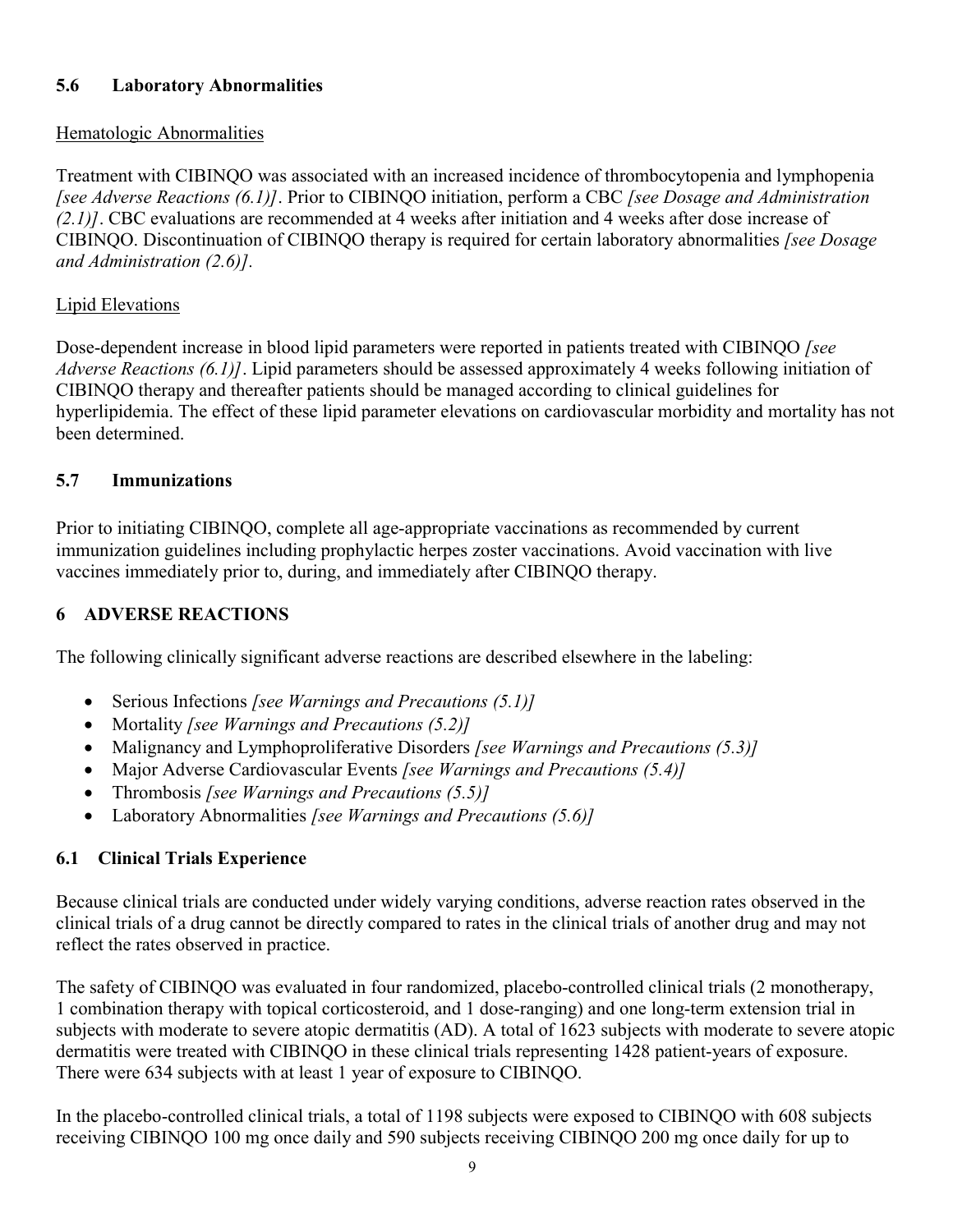16 weeks. The median age of subjects was 33.0 years, 124 subjects (8.1%) were 12 to less than 18 years old and 94 subjects (6.1%) were 65 years of age or older. The majority of subjects were White (68.7%) and male (53.9%). While subjects aged 12 to 17 years were included in these trials, CIBINQO is not approved for use in pediatric subjects *[see Use in Specific Populations (8.4)].*

Adverse reactions occurring at  $\geq$ 1% in any of the treated groups and at a higher rate than in the placebo group are presented in Table 3. A total of 61 (5.1%) subjects treated with CIBINQO were discontinued from the trials due to adverse reactions. The safety profile of CIBINQO in the monotherapy and the combination trial(s) were similar.

|                                             | Weeks 0-16                                                    |                                                               |                                            |  |
|---------------------------------------------|---------------------------------------------------------------|---------------------------------------------------------------|--------------------------------------------|--|
|                                             | <b>CIBINQO</b><br>$200$ mg<br>$N = 590$<br>$n(^{9}/_{0}^{a})$ | <b>CIBINQO</b><br>$100$ mg<br>$N = 608$<br>$n(^{9}/_{0}^{a})$ | Placebo<br>$N = 342$<br>$n(^{9}/_{0}^{a})$ |  |
| Nasopharyngitis                             | 51(8.7)                                                       | 75 (12.4)                                                     | 27(7.9)                                    |  |
| Nausea                                      | 86 (14.5)                                                     | 37(6.0)                                                       | 7(2.1)                                     |  |
| Headache                                    | 46(7.8)                                                       | 36(6.0)                                                       | 12(3.5)                                    |  |
| Herpes simplex <sup>b</sup>                 | 25(4.2)                                                       | 20(3.3)                                                       | 6(1.8)                                     |  |
| Increased blood creatinine<br>phosphokinase | 17(2.9)                                                       | 14(2.3)                                                       | 5(1.5)                                     |  |
| <b>Dizziness</b>                            | 17(2.9)                                                       | 11(1.8)                                                       | 3(0.9)                                     |  |
| Urinary tract infection                     | 13(2.2)                                                       | 10(1.7)                                                       | 4(1.2)                                     |  |
| Fatigue                                     | 8(1.3)                                                        | 10(1.6)                                                       | 2(0.5)                                     |  |
| Acne                                        | 28(4.7)                                                       | 10(1.6)                                                       | 0(0.0)                                     |  |
| Vomiting                                    | 19(3.2)                                                       | 9(1.5)                                                        | 3(0.9)                                     |  |
| Impetigo                                    | 3(0.5)                                                        | 9(1.5)                                                        | 1(0.3)                                     |  |
| Oropharyngeal pain                          | 6(1.0)                                                        | 8(1.4)                                                        | 2(0.6)                                     |  |
| Hypertension                                | 5(0.8)                                                        | 7(1.2)                                                        | 2(0.7)                                     |  |
| Influenza                                   | 6(1.1)                                                        | 7(1.2)                                                        | 0(0.0)                                     |  |
| Gastroenteritis                             | 8(1.3)                                                        | 7(1.1)                                                        | 2(0.6)                                     |  |
| Dermatitis contact                          | 3(0.5)                                                        | 6(1.1)                                                        | 1(0.3)                                     |  |
| Abdominal pain upper                        | 11(1.9)                                                       | 4(0.6)                                                        | 0(0.0)                                     |  |
| Abdominal discomfort                        | 7(1.2)                                                        | 3(0.5)                                                        | 1(0.3)                                     |  |
| Herpes zoster                               | 7(1.2)                                                        | 2(0.3)                                                        | 0(0.0)                                     |  |
| Thrombocytopenia                            | 9(1.5)                                                        | 0(0.0)                                                        | 0(0.0)                                     |  |

| Table 3. Adverse Reactions from Placebo-Controlled Trials Reported in $\geq 1\%$ of CIBINQO Treated Subjects |
|--------------------------------------------------------------------------------------------------------------|
| with Moderate to Severe Atopic Dermatitis and at Higher Rate than Placebo for up to 16 Weeks                 |

<sup>a</sup> Study size adjusted percentages

<sup>b</sup> Herpes simplex also includes oral herpes, ophthalmic herpes, herpes dermatitis, genital herpes.

#### Specific Adverse Reactions

Exposure adjusted incidence rates were adjusted by trial size for all the adverse reactions reported in this section.

#### *Overall Infections*

In the placebo-controlled trials, for up to 16 weeks, overall infections were reported in 90 subjects (126.8 per 100 patient-years) treated with placebo, 211 subjects (168.8 per 100 patient-years) treated with CIBINQO 100 mg and 204 subjects (159.5 per 100 patient-years) treated with CIBINQO 200 mg. In all 5 clinical trials,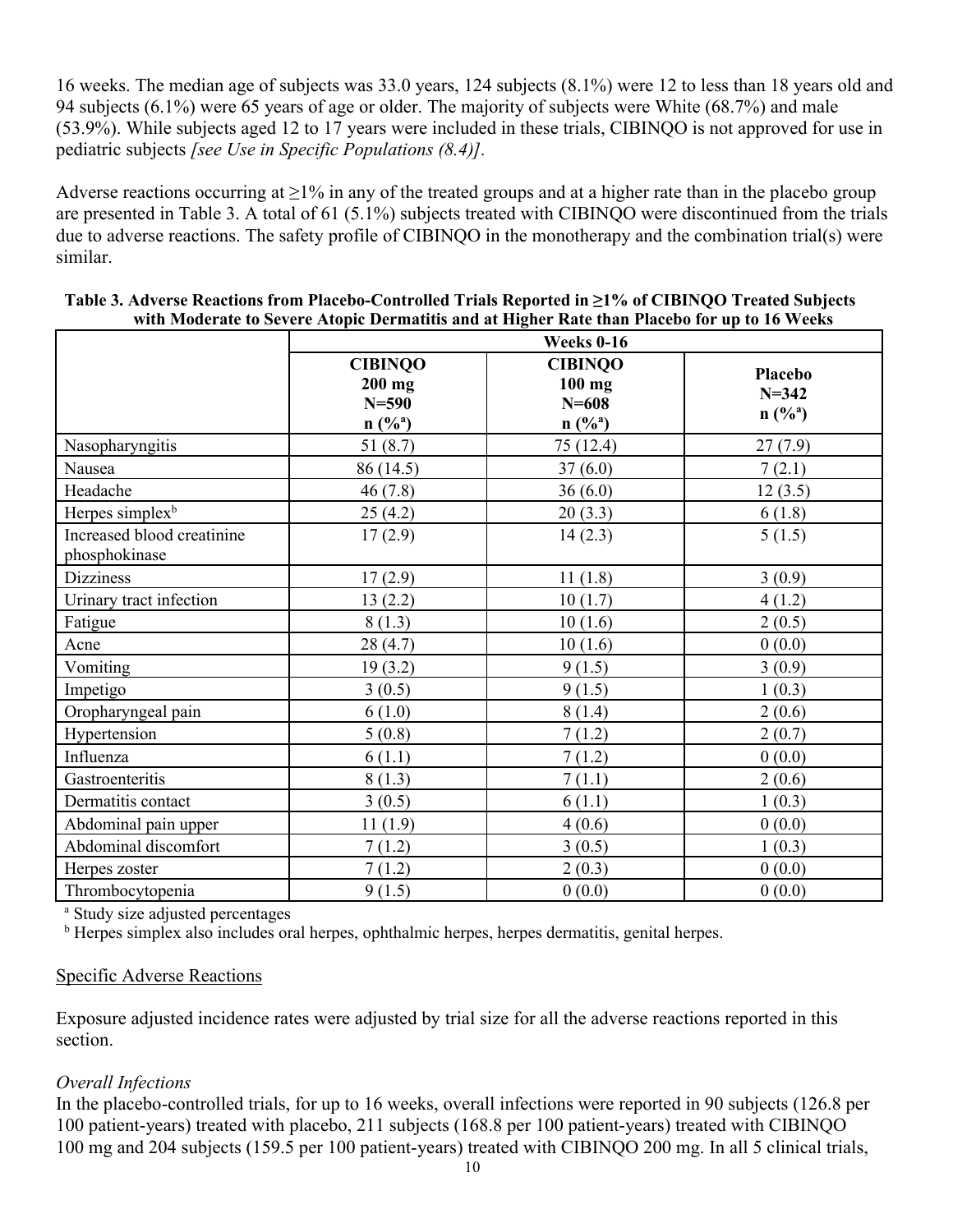including the long-term extension trial, overall infections were reported in 427 subjects (91.8 per 100 patient-years) treated with CIBINQO 100 mg and 394 subjects (103.2 per 100 patient-years) treated with CIBINQO 200 mg.

#### *Serious Infections*

In the placebo-controlled trials, for up to 16 weeks, serious infections were reported in 2 subjects (2.6 per 100 patient-years) treated with placebo, 6 subjects (3.9 per 100 patient-years) treated with CIBINQO 100 mg, and 2 subjects (1.3 per 100 patient-years) treated with CIBINQO 200 mg. In all 5 clinical trials, including the long-term extension trial, serious infections were reported in 18 subjects (2.3 per 100 patient-years) treated with CIBINQO 100 mg and 16 subjects (2.3 per 100 patient-years) treated with CIBINQO 200 mg. The most commonly reported serious infections were herpes simplex, herpes zoster, and pneumonia.

#### *Herpes Zoster*

In the placebo-controlled trials, for up to 16 weeks, opportunistic infections were generally cases of multidermatomal cutaneous herpes zoster. Herpes zoster was reported in 0 subjects treated with placebo, 3 subjects (1.9 per 100 patient-years) treated with CIBINQO 100 mg and 8 subjects (5.1 per 100 patient-years) treated with CIBINQO 200 mg. In all 5 clinical trials, including the long-term extension trial, herpes zoster was reported in 16 subjects (2.0 per 100 patient-years) treated with CIBINQO 100 mg and 35 subjects (5.2 per 100 patient-years) treated with CIBINQO 200 mg.

#### *Malignancy*

In the placebo-controlled trials, for up to 16 weeks, no malignancy was reported in subjects treated with placebo or CIBINQO 100 mg and in 1 patient (0.65 per 100 patient-years) treated with CIBINQO 200 mg. In all 5 clinical trials, including the long-term extension trial, malignancy was reported in 4 subjects (0.5 per 100 patient-years) treated with CIBINQO 100 mg and 2 subjects (0.3 per 100 patient-years) treated with CIBINQO 200 mg.

#### *Thrombosis*

In all clinical trials, including the long-term extension trial, pulmonary embolism was reported in 3 subjects (0.4 per 100 patient-years), who were treated with CIBINQO 200 mg. Deep vein thrombosis was reported in 2 subjects (0.3 per 100 patient-years) who were treated with CIBINQO 200 mg. No thrombosis occurred in subjects treated with CIBINQO 100 mg.

#### *Major Adverse Cardiovascular Events*

In the placebo-controlled trials, for up to 16 weeks, major adverse cardiovascular event (MACE) was reported in 1 subject (0.6 per 100 patient-years) treated with CIBINQO 100 mg. In all 5 clinical trials, including the long-term extension trial, MACE was reported in 1 patient (0.1 per 100 patient-years) treated with CIBINQO 100 mg and 2 subjects (0.3 per 100 patient-years) treated with CIBINQO 200 mg.

#### *Thrombocytopenia*

In the placebo-controlled trials, for up to 16 weeks, treatment with CIBINQO was associated with a dose-related decrease in platelet count. Maximum effects on platelets were observed within 4 weeks, after which the platelet count returned towards baseline despite continued therapy. In all 5 clinical trials, including the long-term extension trial 6 subjects (0.9 per 100 patient-years) treated with CIBINQO 200 mg had adverse reactions of thrombocytopenia, no subjects treated with CIBINQO 100 mg had an adverse reaction of thrombocytopenia.

#### *Lymphopenia*

In the placebo-controlled trials, for up to 16 weeks, confirmed ALC <500/mm<sup>3</sup> occurred in 2 subjects (1.2 per 100 patient-years) treated with CIBINQO 200 mg and 0 subjects treated with CIBINQO 100 mg or placebo. Both cases occurred in the first 4 weeks of exposure.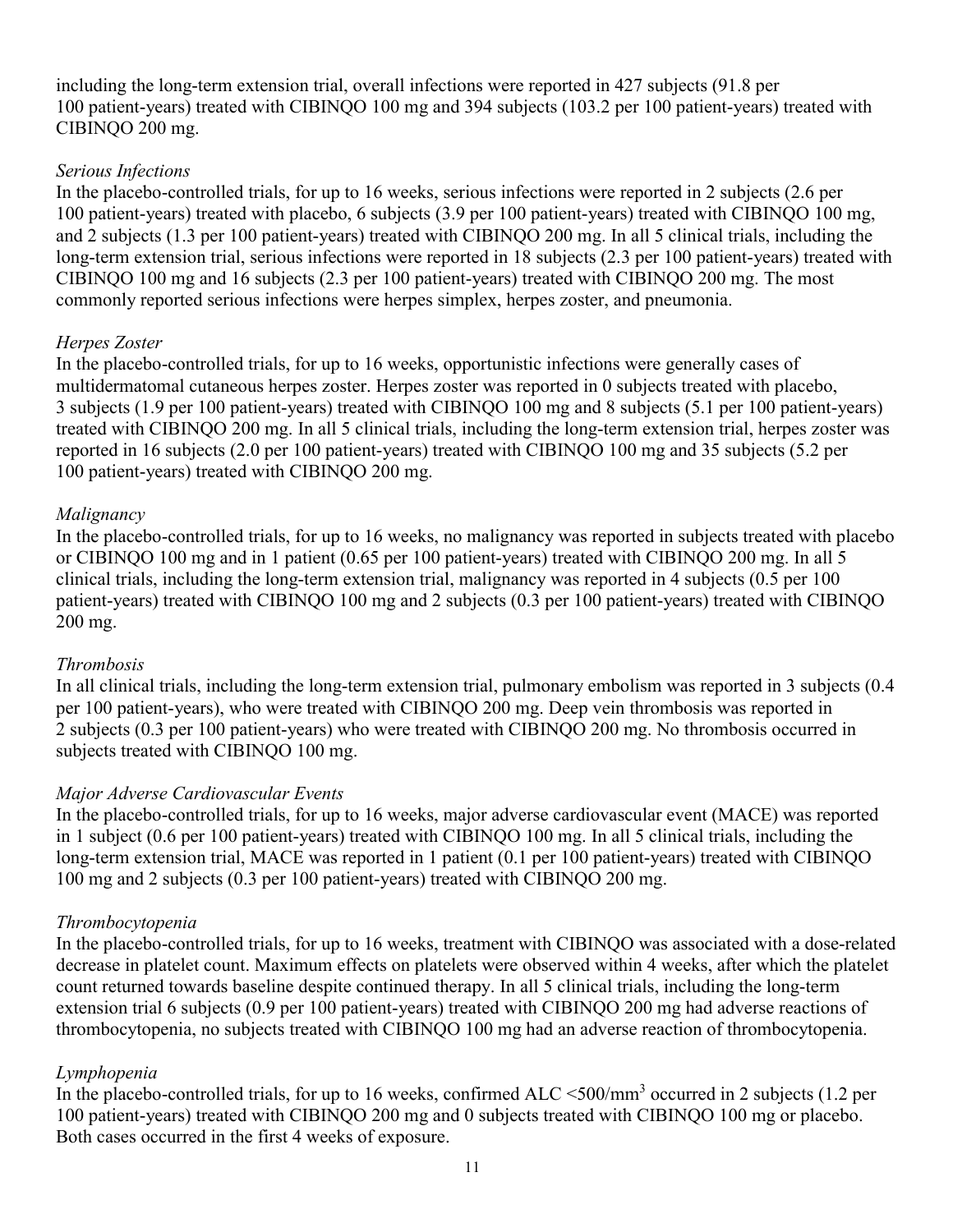## *Lipid Elevations*

In the placebo-controlled trials, for up to 16 weeks, there was a dose-related percent increase in low-density lipoprotein cholesterol (LDL-c), total cholesterol, and high-density lipoprotein cholesterol (HDL-c) relative to placebo at Week 4 which remained elevated through the final visit in the treatment period. Adverse reactions related to hyperlipidemia occurred in 1 subject (0.6 per 100 patient-years) exposed to CIBINQO 100 mg, 3 subjects (2.0 per 100 patient-years) exposed to CIBINQO 200 mg.

### *Retinal Detachment*

In the placebo-controlled trials, for up to 16 weeks, retinal detachment occurred in 1 subject (0.6 per 100 patient-years) treated with CIBINQO 100 mg. In all 5 clinical trials, including the long-term extension trial, retinal detachment occurred in 2 subjects (0.3 per 100 patient-years) treated with CIBINQO 100 mg.

## *Creatine Phosphokinase Elevations (CPK)*

In the placebo-controlled trials, for up to 16 weeks, events of blood CPK increased were reported in 6 subjects (7.5 per 100 patient-years) treated with placebo, 11 subjects (6.9 per 100 patient-years) treated with 100 mg of CIBINQO and 19 subjects (12.3 per 100 patient-years) treated with 200 mg of CIBINQO. Most elevations were transient, there were no reported adverse reactions of rhabdomyolysis.

## **7 DRUG INTERACTIONS**

## **7.1 Effects of Other Drugs on CIBINQO**

Table 4 includes drugs with clinically significant drug interactions affecting CIBINQO.

| <b>Strong CYP2C19 Inhibitors</b> |                                                                                          |
|----------------------------------|------------------------------------------------------------------------------------------|
| Clinical Impact                  | Coadministration of CIBINQO with strong CYP2C19 inhibitors increases the combined        |
|                                  | exposure of abrocitinib and its two active metabolites, M1 and M2 which may increase the |
|                                  | adverse reactions of CIBINQO [see Clinical Pharmacology (12.3)].                         |
| Intervention                     | Dosage reduction of CIBINQO is recommended when coadministered with strong               |
|                                  | CYP2C19 inhibitors [see Dosage and Administration (2.5)].                                |
|                                  | Moderate to Strong Inhibitors of both CYP2C19 and CYP2C9                                 |
| Clinical Impact                  | Coadministration of CIBINQO with drugs that are moderate to strong inhibitors of both    |
|                                  | CYP2C19 and CYP2C9 increases the exposure of abrocitinib and its two active              |
|                                  | metabolites, M1 and M2 which may increase the adverse reactions of CIBINQO [Clinical]    |
|                                  | Pharmacology $(12.3)$ ].                                                                 |
| Intervention                     | Avoid concomitant use of CIBINQO with drugs that are moderate to strong inhibitors of    |
|                                  | both CYP2C19 and CYP2C9.                                                                 |
|                                  | <b>Strong CYP2C19 or CYP2C9 Inducers</b>                                                 |
| Clinical Impact                  | Coadministration of CIBINQO with strong CYP2C19 or CYP2C9 inducers decreases the         |
|                                  | combined exposure of abrocitinib and its two active metabolites, M1 and M2, which may    |
|                                  | result in loss of or reduced clinical response [see Clinical Pharmacology (12.3)].       |
| Intervention                     | Avoid concomitant use of CIBINQO with strong CYP2C19 or CYP2C9 inducers.                 |

## **Table 4. Clinically Significant Drug Interactions Affecting CIBINQO**

## **7.2 Effects of CIBINQO on Other Drugs**

Table 5 includes clinically significant drug interactions affecting other drugs.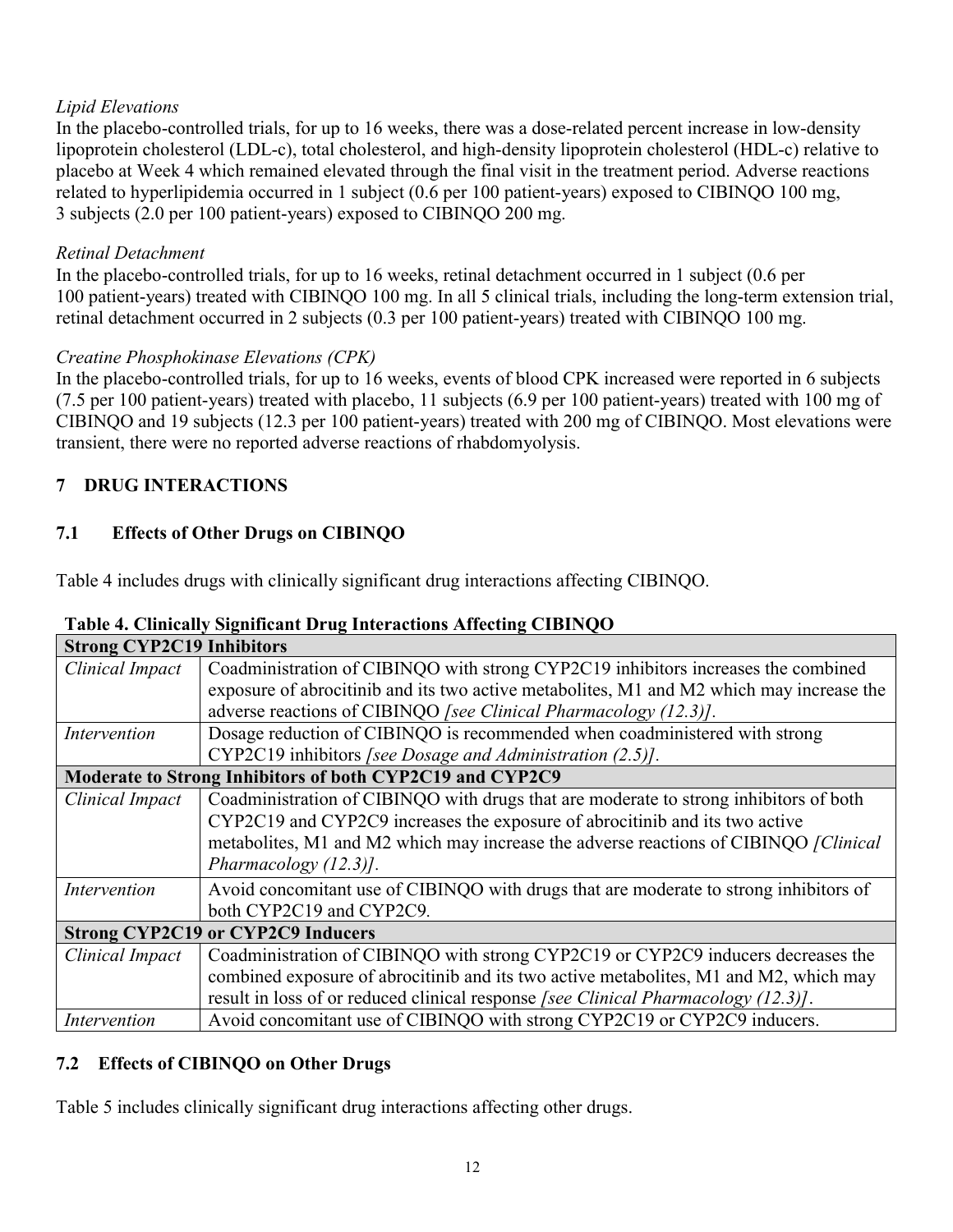#### **Table 5. Clinically Significant Interactions Affecting Other Drugs**

|                                   | P-gp Substrate Where Small Concentration Changes May Lead to Serious or Life-threatening                    |  |  |  |
|-----------------------------------|-------------------------------------------------------------------------------------------------------------|--|--|--|
| <b>Toxicities</b>                 |                                                                                                             |  |  |  |
| Clinical Impact                   | Coadministration of CIBINQO with P-gp substrate increases plasma concentrations of                          |  |  |  |
|                                   | P-gp substrates and may result in potential adverse reactions of the P-gp substrate where                   |  |  |  |
|                                   | small concentration changes may lead to serious or life-threatening toxicities (e.g.,                       |  |  |  |
|                                   | digoxin) [see Clinical Pharmacology $(12.3)$ ].                                                             |  |  |  |
| Intervention                      | Monitor appropriately or dose titrate P-gp substrate where small concentration changes                      |  |  |  |
|                                   | may lead to serious or life-threatening toxicities when coadministered with CIBINQO.                        |  |  |  |
| <b>Antiplatelet Therapy Drugs</b> |                                                                                                             |  |  |  |
| Clinical Impact                   | Coadministration of CIBINQO with antiplatelet therapy drugs may increase the risk of                        |  |  |  |
|                                   | bleeding with thrombocytopenia [see Warnings and Precautions (5.5) and Clinical                             |  |  |  |
|                                   | Pharmacology $(12.2)$ ].                                                                                    |  |  |  |
| Intervention                      | Antiplatelet drugs, except for low-dose aspirin $(\leq 81 \text{ mg daily})$ , during the first 3 months of |  |  |  |
|                                   | treatment are contraindicated with CIBINQO [see Contraindications (4)].                                     |  |  |  |

#### **8 USE IN SPECIFIC POPULATIONS**

#### **8.1 Pregnancy**

#### Pregnancy Exposure Registry

There is a pregnancy exposure registry that monitors pregnancy outcomes in women exposed to CIBINQO during pregnancy. Pregnant women exposed to CIBINQO and health care providers are encouraged to call 1- 877-311-3770.

#### Risk Summary

Available data from pregnancies reported in clinical trials with CIBINQO are not sufficient to establish a drugassociated risk for major birth defects, miscarriage, or other adverse maternal or fetal outcomes. In animal reproduction studies, oral administration of abrocitinib to pregnant rats and rabbits during organogenesis at exposure 14 or 5 times the maximum recommended human dose (MRHD) based on AUC comparison, respectively, resulted in maternal dystocia and skeletal variations in rats and no adverse effects in rabbits (*see Data*).

The background risks of major birth defects and miscarriage for the indicated population are unknown. All pregnancies carry some risk of birth defects, loss, or other adverse outcomes. The background risks in the U.S. general population of major birth defects and miscarriages are 2-4% and 15-20% of clinically recognized pregnancies, respectively.

#### **Data**

#### *Animal Data*

In an embryofetal development study, abrocitinib was administered orally to pregnant rats at doses of 10, 30, or 60 mg/kg/day during the period of organogenesis. No fetal malformations were observed. Abrocitinib increased the incidence of skeletal variations of short 13th ribs at 30 mg/kg/day (14 times the MRHD based on AUC comparison). Increased embryofetal lethality and additional skeletal variations (cervical arches with reduced ventral processes, thickened ribs, and unossified metatarsals) were noted at 60 mg/kg/day (22 times the MRHD based on AUC comparison).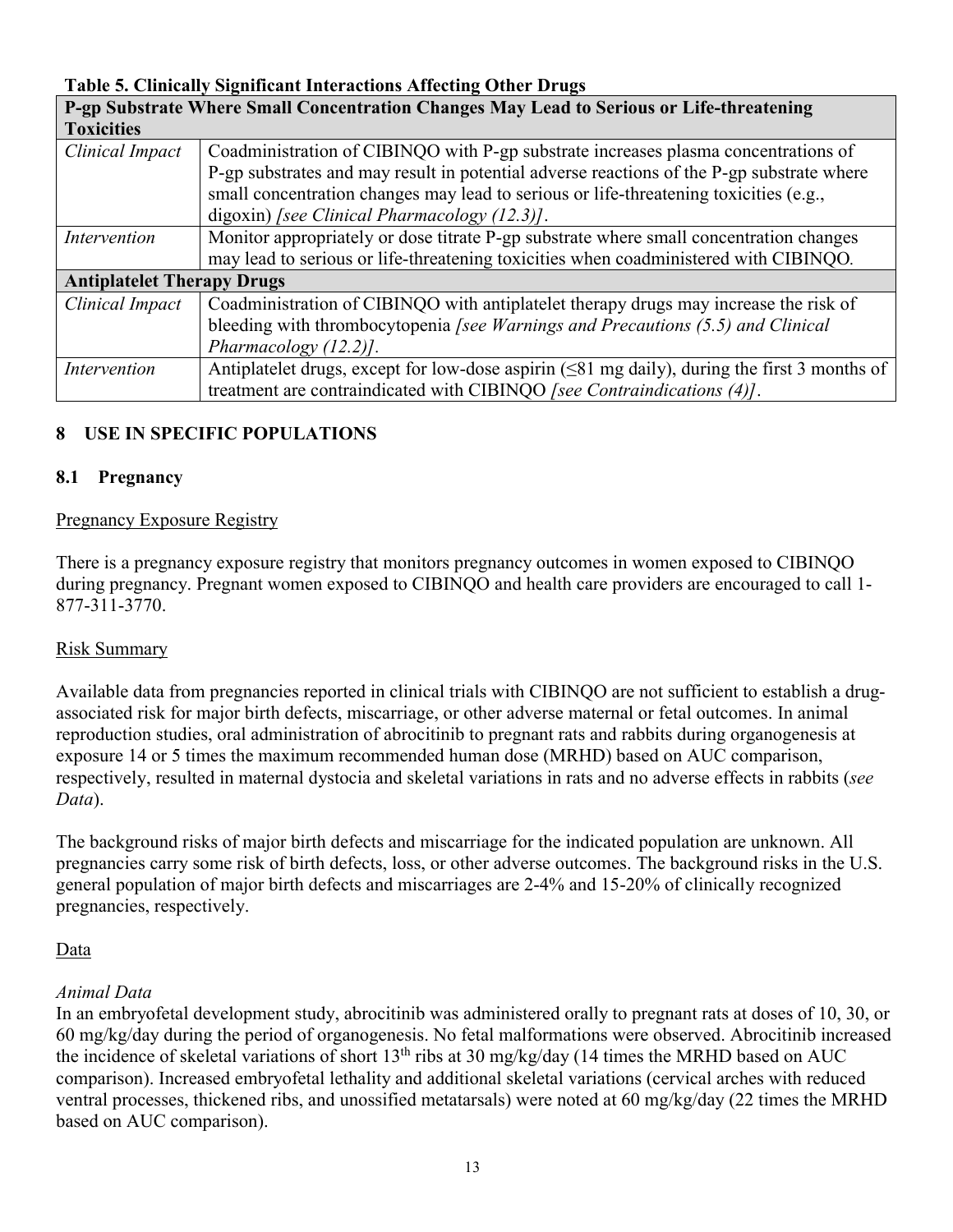In an embryofetal development study, abrocitinib was administered orally to pregnant rabbits at doses of 10, 30, or 75 mg/kg/day during the period of organogenesis. No abrocitinib-related maternal or developmental toxicity was noted at doses up to 75 mg/kg/day (5 times the MRHD based on AUC comparison).

In a prenatal and postnatal development study, abrocitinib was administered orally to pregnant rats at doses of 10, 30, and 60 mg/kg/day beginning on gestation day 6 and continuing through lactation day 20. Dystocia with prolonged parturition and reduced offspring body weights were noted at 30 mg/kg/day (14 times the MRHD based on AUC comparison). Postnatal survival was markedly decreased at 60 mg/kg/day (22 times the MRHD based on AUC comparison). No maternal toxicity was observed at 10 mg/kg/day (3 times the MRHD based on AUC comparison). No abrocitinib-related effects on postnatal developmental, neurobehavioral, or reproductive performance of offspring was noted at doses up to 30 mg/kg/day (14 times the MRHD based on AUC comparison).

## **8.2 Lactation**

## Risk Summary

There are no data on the presence of abrocitinib in human milk, the effects on the breast-fed infant, or the effects on milk production. Abrocitinib was secreted in milk of lactating rats (*see Data*)*.* When a drug is present in animal milk, it is likely that the drug will be present in human milk. Because of the serious adverse findings in adults, including risks of serious infections, malignancy, and thrombosis, advise women not to breastfeed during treatment with CIBINQO and for one day after the last dose (approximately 5-6 elimination half-lives).

## Data

#### *Animal Data*

Lactating female rats were orally administered a single dose of 10 mg/kg abrocitinib on lactation day 12. Abrocitinib AUC was approximately 5 times greater in milk than in plasma.

## **8.3 Females and Males of Reproductive Potential**

## **Infertility**

#### *Females*

Based on the findings in rats, oral administration of CIBINQO may impair female fertility. Impaired fertility in female rats was reversible 1 month after cessation of abrocitinib oral administration *[see Nonclinical Toxicology (13.1)]*.

## **8.4 Pediatric Use**

The safety and effectiveness of CIBINQO have not been established in pediatric patients.

## Juvenile Animal Toxicity Data

In a juvenile animal toxicity study, abrocitinib was administered orally to juvenile rats at doses of 5, 25, and 75 mg/kg/day beginning on postnatal day 10 (approximately equivalent to a human infant) and continuing through postnatal day 63 (approximately equivalent to an adolescent). Abrocitinib caused a reversible, doserelated decrease in the primary spongiosa in the metaphysis of the proximal tibia and distal femur. Abrocitinib produced adverse effects on bone development at all dose levels. Abrocitinib caused irreversible dose-related small or misshapen femoral heads at doses  $\geq$ 5 mg/kg/day (1.1 times the MRHD based on AUC comparison).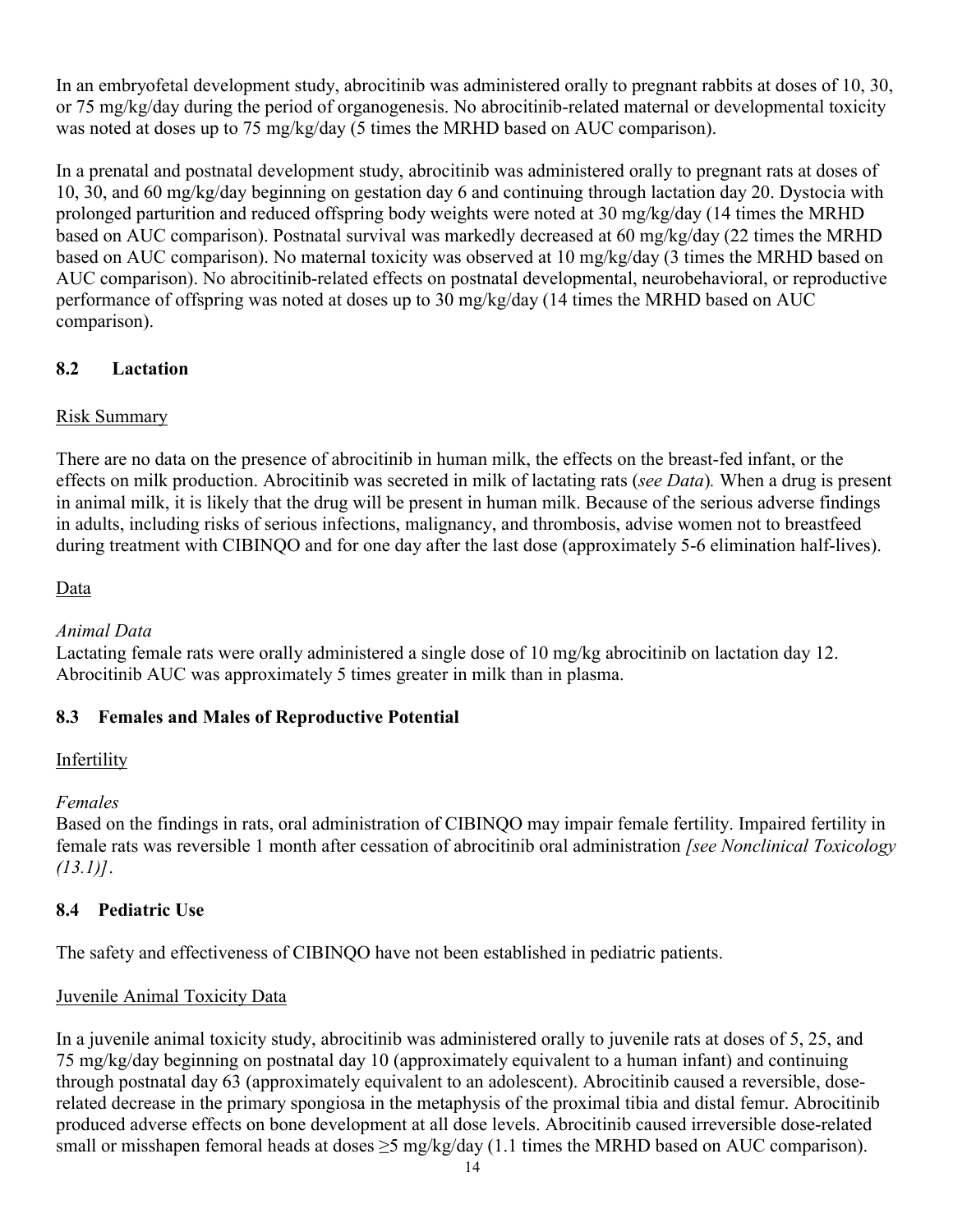Abrocitinib also irreversibly decreased femur size and caused paw malrotation and limb impairment at doses ≥25 mg/kg/day (10 times the MRHD based on AUC comparison). At 75 mg/kg/day (36 times the MRHD based on AUC comparison), paw fractures generally corresponded to limb impairment, a fractured tibia was noted in a single female, and effects noted at lower doses were increased in frequency and severity. Irreversible bone findings have not been observed in older animals.

## **8.5 Geriatric Use**

A total of 145 (4.6%) patients 65 years of age and older, while 25 (0.8%) were 75 years of age and older, were enrolled in CIBINQO clinical trials. Clinical trials of CIBINQO did not include sufficient numbers of patients 65 years of age and older to determine whether they respond differently from younger adult patients.

A higher proportion of patients 65 years of age and older discontinued from clinical trials compared to younger patients. Among all patients exposed to CIBINQO, including the long-term extension trial, confirmed ALC  $\leq$ 500/mm<sup>3</sup> occurred only in patients 65 years of age and older. A higher proportion of patients 65 years of age and older had platelet counts  $\langle 75,000/\text{mm}^3$ . The incidence rate of herpes zoster in patients 65 years of age and older treated with CIBINQO (7.40 per 100 patient-years) was higher than that of patients 18 to less than 65 years of age (3.44 per 100 patient-years).

## **8.6 Renal Impairment**

In patients with severe (eGFR  $\leq$ 30 mL/min) and moderate (eGFR 30-59 mL/min) renal impairment, the combined exposure (AUCinf,u) of abrocitinib and its two active metabolites, M1 and M2, is increased compared to patients with normal renal function (eGFR ≥90 mL/min) *[see Clinical Pharmacology (12.3)].* This may increase the risk of adverse reactions such as infections.

CIBINQO is not recommended for use in patients with severe renal impairment and ESRD including those on renal replacement *[see Dosage and Administration (2.3)].*

A dosage reduction in patient with moderate renal impairment is recommended*.* No dosage adjustment is required in patients with mild renal impairment (eGFR 60-89 mL/min) *[see Dosage and Administration (2.3)]*.

CIBINQO has not been studied in patients on renal replacement therapy. In Phase 3 clinical trials, CIBINQO was not evaluated in patients with atopic dermatitis with baseline creatinine clearance values less than 40 mL/min.

## **8.7 Hepatic Impairment**

Avoid use of CIBINQO in patients with severe (Child Pugh C) hepatic impairment.

Dosage adjustment is not required in patients with mild (Child Pugh A) or moderate (Child Pugh B) hepatic impairment based on similar combined exposure (AUC<sub>inf,u</sub>) of abrocitinib and its two active metabolites, M1 and M2 compared to patients with normal hepatic function. In clinical trials, CIBINQO was not evaluated in patients with severe (Child Pugh C) hepatic impairment *[see Clinical Pharmacology (12.3)]*.

## **8.8 CYP2C19 Poor Metabolizers**

In patients who are CYP2C19 poor metabolizers, the AUC of abrocitinib is increased compared to CYP2C19 normal metabolizers due to reduced metabolic clearance. Dosage reduction of CIBINQO is recommended in patients who are known or suspected to be CYP2C19 poor metabolizers based on genotype or previous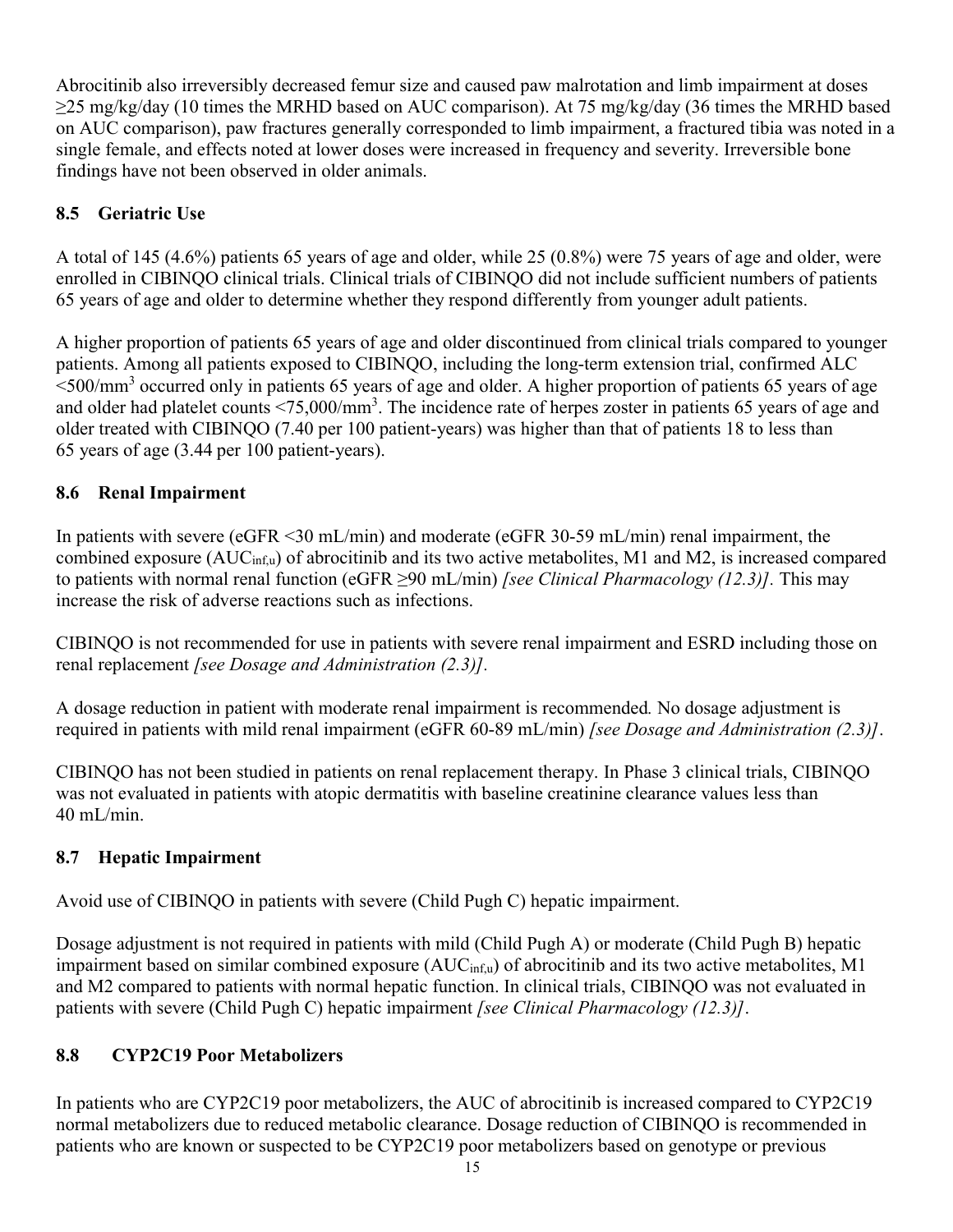history/experience with other CYP2C19 substrates *[see Dosage and Administration (2.4) and Clinical Pharmacology (12.5)]*.

## **10 OVERDOSAGE**

There is no experience regarding human overdosage with CIBINQO. There is no specific antidote for overdose with CIBINQO. In case of an overdose, call Poison Control Center at 1-800-222-1222 for latest recommendations.

## **11 DESCRIPTION**

CIBINQO (abrocitinib) tablets contain the free base of abrocitinib, a Janus kinase (JAK) inhibitor, for oral administration.

Abrocitinib is a white to pale colored powder with the following chemical name: *N-*((1*s*,3*s*)-3-(methyl(7*H-*pyrrolo[2,3-*d*]pyrimidin-4-yl)amino)cyclobutyl)propane-1-sulfonamide

The solubility of abrocitinib in water is 0.04 mg/mL at 25ºC.

Abrocitinib has a molecular weight of 323.42 g/mol and a molecular formula of  $C_{14}H_{21}N_5O_2S$ . The structural formula of abrocitinib is:



Each film-coated tablet contains 50 mg or 100 mg or 200 mg of abrocitinib and the following inactive ingredients: dibasic calcium phosphate anhydrous, hypromellose, iron oxide red, lactose monohydrate, Macrogol, magnesium stearate, microcrystalline cellulose, sodium starch glycolate, titanium dioxide, and triacetin.

## **12 CLINICAL PHARMACOLOGY**

## **12.1 Mechanism of Action**

CIBINQO is a Janus kinase (JAK) inhibitor.

Abrocitinib reversibly inhibits JAK1 by blocking the adenosine triphosphate (ATP) binding site. In a cell-free isolated enzyme assay, abrocitinib was selective for JAK1 over JAK2 (28-fold), JAK3 (>340-fold), and tyrosine kinase (TYK) 2 (43-fold), as well as the broader kinome. The relevance of inhibition of specific JAK enzymes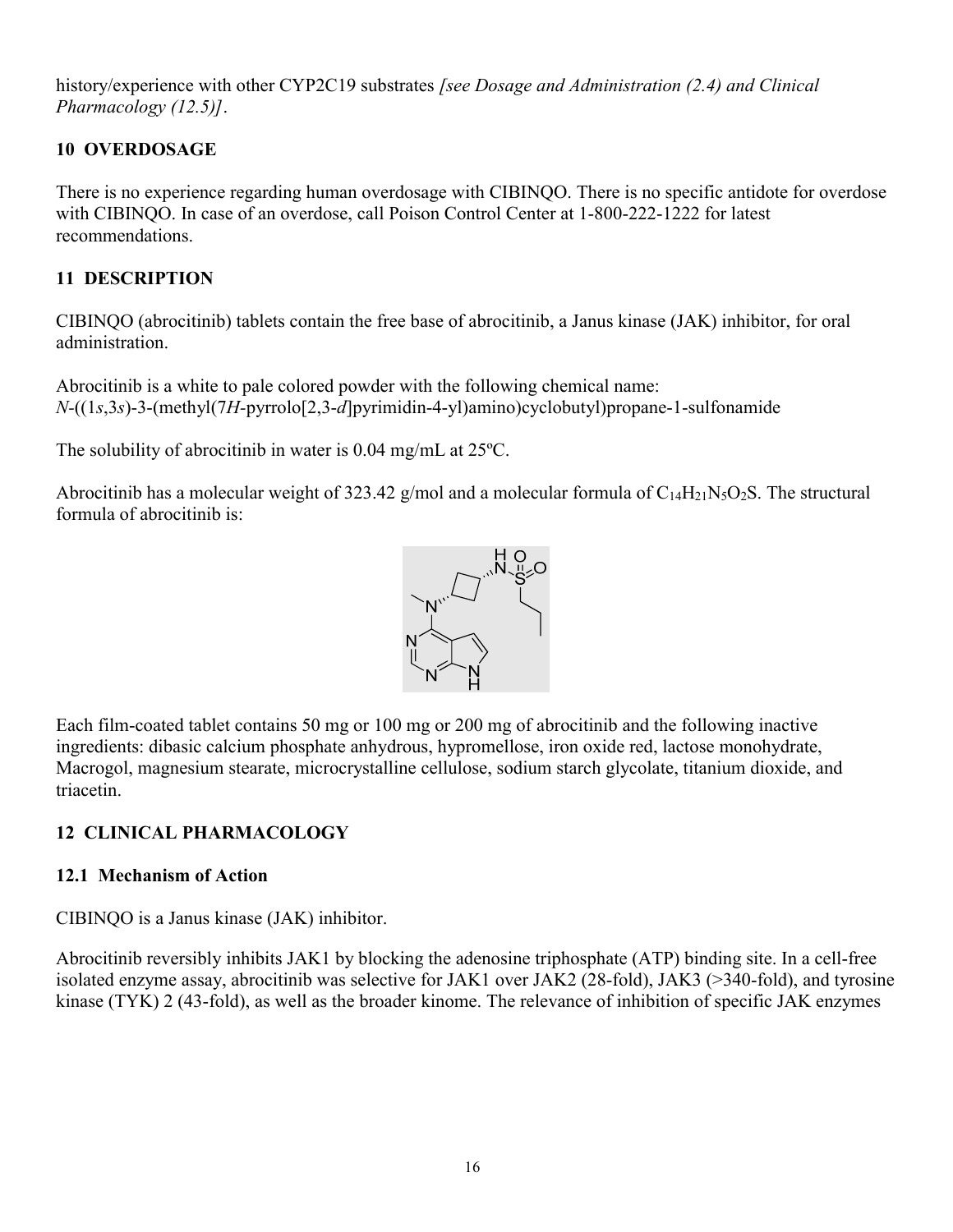to therapeutic effectiveness is not currently known. Both the parent compound and the active metabolites inhibit JAK1 activity *in vitro* with similar levels of selectivity.

## **12.2 Pharmacodynamics**

Treatment with CIBINQO was associated with dose-dependent reduction in serum markers of inflammation, including high sensitivity C-reactive protein (hsCRP), interleukin-31 (IL-31) and thymus and activation regulated chemokine (TARC). These changes returned to near baseline within 4 weeks of drug discontinuation.

## Effect on Platelet Count

Treatment with CIBINQO was also associated with a transient, dose-dependent decrease in platelet count with the nadir occurring at a median of 24 days after continuous administration of abrocitinib 200 mg once daily. The percent change from baseline of the nadir increases with decreasing baseline platelet counts  $(-41.2\%, -33.4\%, \text{ and } -26.5\% \text{ for baseline platelet counts of } 170, 220, \text{ and } 270 \times 10^3/\text{mm}^3, \text{ respectively}).$ Recovery of platelet count (~40% recovery by 12 weeks) occurred without discontinuation of the treatment.

## Cardiac Electrophysiology

At a dose 3 times the maximum approved recommended dose, abrocitinib does not prolong the QT interval to any clinically relevant extent.

## **12.3 Pharmacokinetics**

Abrocitinib plasma  $C_{\text{max}}$  and AUC increased dose proportionally up to 200 mg. Steady-state plasma concentrations of abrocitinib are achieved within 48 hours after once daily administration.

## **Absorption**

Abrocitinib is absorbed with over 91% extent of oral absorption and absolute oral bioavailability of approximately 60%. The peak plasma concentrations of abrocitinib are reached within 1 hour.

#### *Effect of Food*

Coadministration of CIBINQO with a high-fat, high-calorie meal (total 916 calories, with approximate distribution of 55% fat, 29% carbohydrates, and 16% protein) had no clinically relevant effect on abrocitinib exposures (AUC and  $C_{\text{max}}$  of abrocitinib increased by approximately 26% and 29%, respectively, and  $T_{\text{max}}$  was prolonged by 2 hours) *[see Dosage and Administration (2.7)]*.

#### **Distribution**

After intravenous administration, the volume of distribution of abrocitinib is approximately 100 L. Approximately 64%, 37% and 29% of circulating abrocitinib and its active metabolites M1 and M2, respectively, are bound to plasma proteins. Abrocitinib and its active metabolites M1 and M2 bind predominantly to albumin and distribute equally between red blood cells and plasma.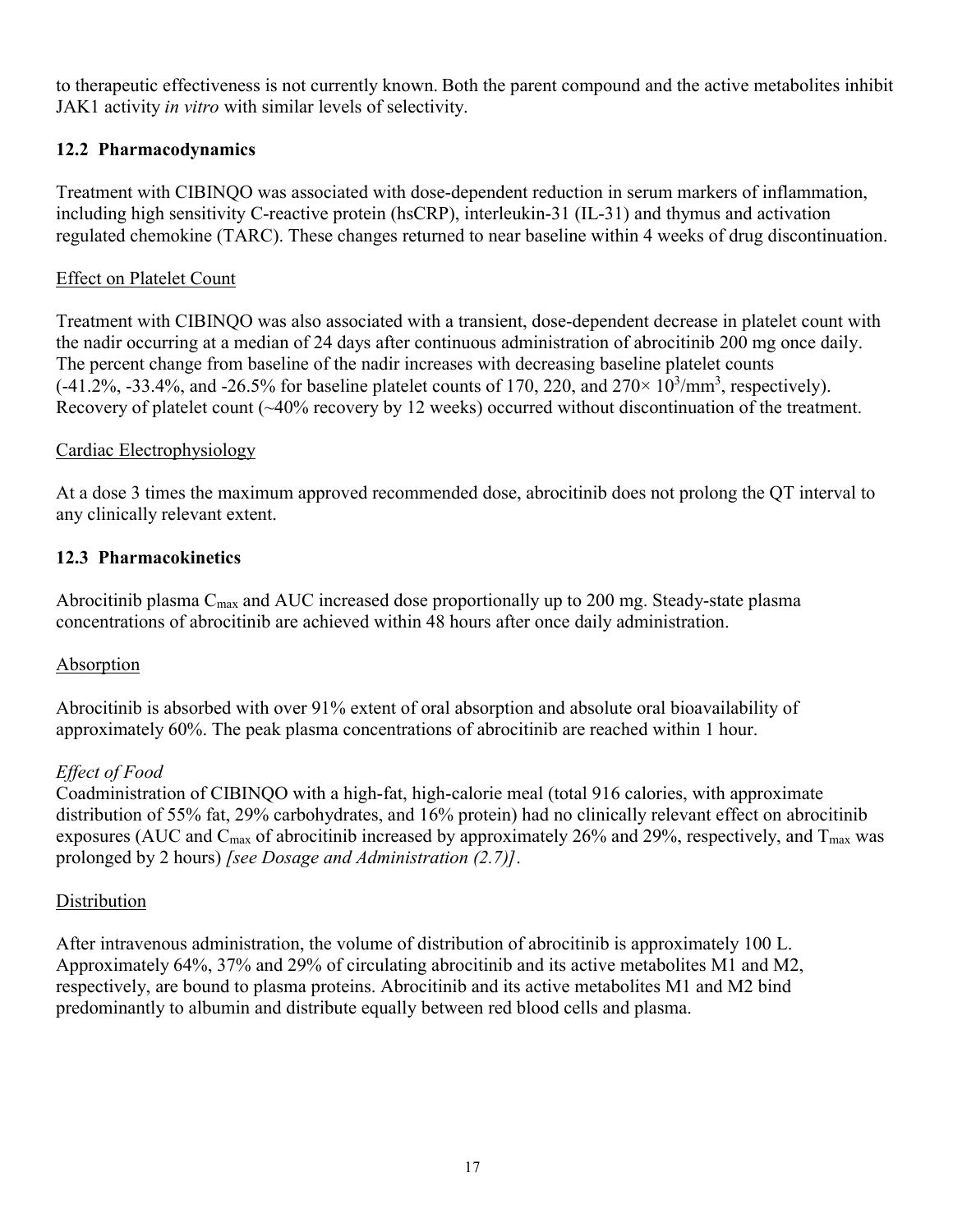## Elimination

Abrocitinib is eliminated primarily by metabolic clearance mechanisms. The mean elimination half-lives of abrocitinib and its two active metabolites, M1 and M2, range 3 to 5 hours.

#### *Metabolism*

The metabolism of abrocitinib is mediated by multiple CYP enzymes, CYP2C19 (~53%), CYP2C9 (~30%), CYP3A4 ( $\sim$ 11%) and CYP2B6 ( $\sim$ 6%). In a human radiolabeled study, abrocitinib was the most prevalent circulating species, with two active polar mono-hydroxylated metabolites identified as M1 (3-hydroxypropyl), and M2 (2-hydroxypropyl). Metabolite M1 is less active than abrocitinib while metabolite M2 is as active as the parent. The pharmacologic activity of abrocitinib is attributable to the unbound exposure of parent molecule  $(\sim 60\%)$  as well as M1 ( $\sim$ 10%) and M2 ( $\sim$ 30%) in systemic circulation. The sum of unbound exposures of abrocitinib, M1 and M2, each expressed in molar units and adjusted for relative potencies, is referred to as the combined exposure of abrocitinib and its two active metabolites, M1 and M2.

#### *Excretion*

After a single radiolabeled abrocitinib dose, less than 1% of the dose was excreted in urine as unchanged drug. The metabolites of abrocitinib, M1 and M2 are excreted predominantly in urine, and are substrates of OAT3 transporter.

#### Specific Populations

Body weight, sex, race, and age did not have a clinically meaningful effect on CIBINQO exposure.

#### *Patients with Renal Impairment*

In a renal impairment study, subjects with severe (eGFR <30 mL/min as estimated by MDRD equation) and moderate (eGFR 30-59 mL/min, MDRD) renal impairment had approximately 191% and 110% increase in the combined exposure  $(AUC_{\text{inf,u}})$  of abrocitinib and its active metabolites, M1 and M2, respectively, compared to subjects with normal renal function (eGFR ≥90 mL/min, MDRD)*.* Based on these results, a clinically significant increase in the combined exposure of abrocitinib and its active metabolites, M1 and M2, is not expected in subjects with mild renal impairment (eGFR 60 -89 mL/min, MDRD) *[see Dosage and Administration (2.3) and Use in Specific Population (8.6)]*.

CIBINQO has not been studied in subjects on renal replacement therapy *[see Dosage and Administration (2.3) and Use in Specific Population (8.6)]*. In Phase 3 clinical studies, CIBINQO was not evaluated in subjects with atopic dermatitis with baseline creatinine clearance values less than 40 mL/min.

#### *Patients with Hepatic Impairment*

Subjects with mild hepatic impairment (Child Pugh A) had approximately 4% decrease in the combined exposure (AUC<sub>inf,u</sub>) of abrocitinib and its two active metabolites, M1 and M2, compared to subjects with normal hepatic function. Subjects with moderate hepatic impairment (Child Pugh B) had approximately 15% increase in the combined exposure  $(AUC_{\text{inf,u}})$  of abrocitinib and its two active metabolites, M1 and M2, compared to subjects with normal hepatic function. These changes are not clinically significant. In clinical studies, CIBINQO has not been studied in subjects with severe (Child Pugh C) hepatic impairment, or in subjects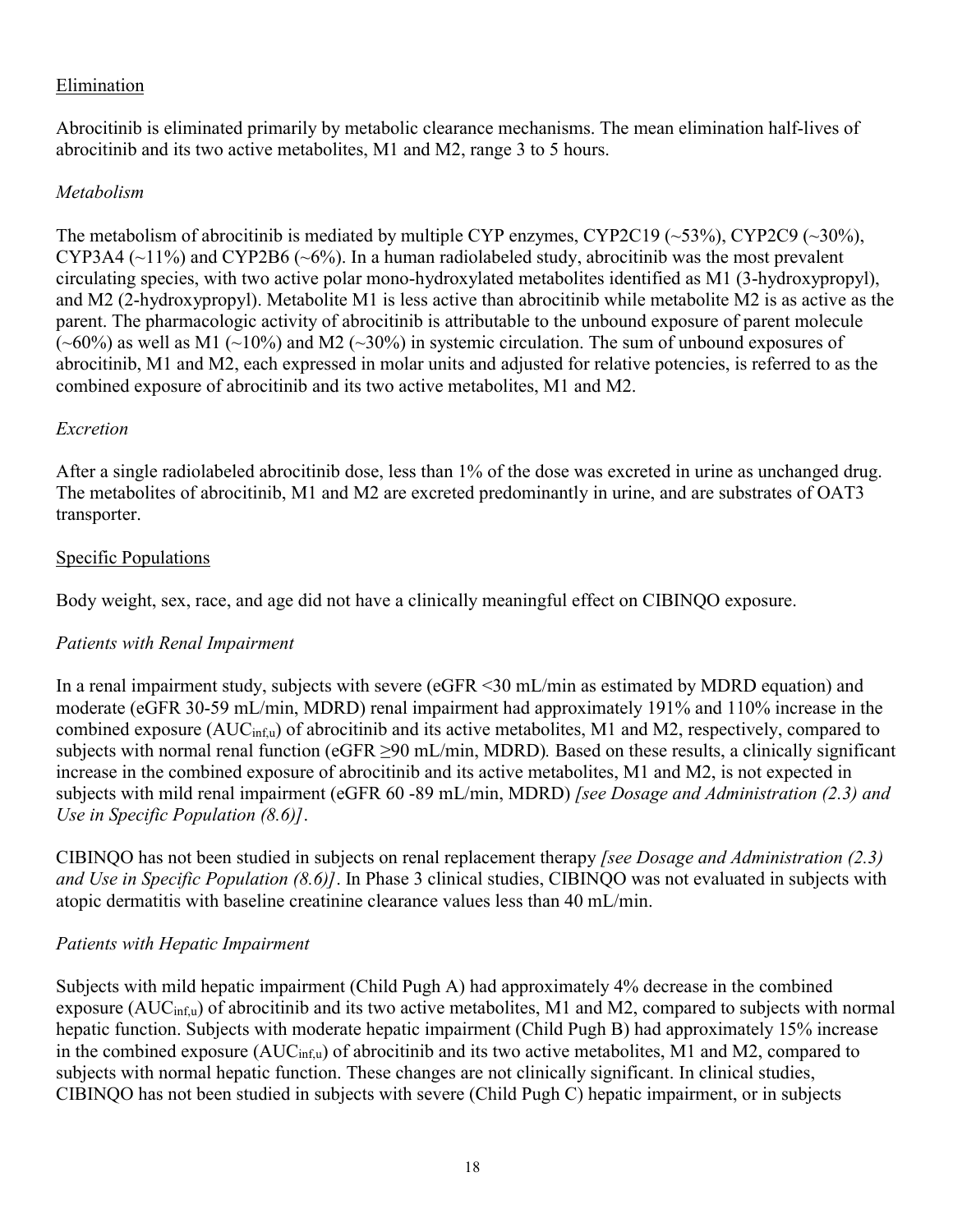screened positive for active hepatitis B or hepatitis C *[see Use in Specific Populations (8.7) and Warnings and Precautions (5.1)]*.

### Drug Interaction Studies

## *Clinical Studies*

The effect of coadministered drugs on the pharmacokinetics of abrocitinib is presented in Table 6.

#### **Table 6. Change in Pharmacokinetics of the Combined Exposure of Abrocitinib and its Two Active Metabolites (M1 and M2) in the Presence of Coadministered Drugs**

| <b>Coadministered Drugs</b>  | <b>Regimen of</b>          | Dose of          | Ratio <sup>a</sup> (90% Confidence Interval) |                      |  |
|------------------------------|----------------------------|------------------|----------------------------------------------|----------------------|--|
|                              | <b>Coadministered Drug</b> | Abrocitinib      | $C_{\text{max},u}$                           | AUC <sub>inf,u</sub> |  |
| Strong CYP2C19 and moderate  | 50 mg once daily $x$ 9     | $100$ mg         | $1.33(1.00-1.78)$                            | $1.91(1.74-2.10)$    |  |
| CYP3A inhibitor:             | days                       |                  |                                              |                      |  |
| Fluvoxamine [see Drug]       |                            |                  |                                              |                      |  |
| Interactions $(7.1)$ ]       |                            |                  |                                              |                      |  |
| Strong CYP2C19, moderate     | 400 mg on Day 1 and        | $100$ mg         | $1.23(1.08-1.42)$                            | $2.55^b$ (2.42-2.69) |  |
| CYP2C9 and CYP3A inhibitor:  | $200$ mg on Days 2-7       |                  |                                              |                      |  |
| Fluconazole [see Drug]       |                            |                  |                                              |                      |  |
| Interactions $(7.1)$ ]       |                            |                  |                                              |                      |  |
| Strong CYP Enzymes Inducers: | $600$ mg once daily x 8    | $200 \text{ mg}$ | $0.69(0.50-0.94)$                            | $0.44(0.41-0.47)$    |  |
| Rifampin [see Drug]          | days                       |                  |                                              |                      |  |
| Interactions $(7.1)$ ]       |                            |                  |                                              |                      |  |
| OAT3 inhibitor:              | $1,000$ mg twice daily x   | $200 \text{ mg}$ | $1.30(1.04-1.63)$                            | $1.66(1.52-1.80)$    |  |
| Probenecid <sup>c</sup>      | 3 days                     |                  |                                              |                      |  |

<sup>a</sup> Ratios for C<sub>max,u</sub> and AUC<sub>inf,u</sub> compare coadministration of the drug with abrocitinib versus administration of abrocitinib alone. <sup>b</sup> When coadministered with Fluconazole, the systemic exposure of abrocitinib was approximately 4.8-fold higher compared to when abrocitinib is administered alone.

<sup>c</sup> Drug interaction with OAT3 inhibitor is not clinically significant.

The effect of abrocitinib on the pharmacokinetics of coadministered drugs is presented in Table 7.

| <b>Coadministered Drugs or In Vivo</b> | Dose Regimen of         | Ratio <sup>a</sup> (90% Confidence Interval) |                            |  |
|----------------------------------------|-------------------------|----------------------------------------------|----------------------------|--|
| <b>Markers of CYP Activity</b>         | Abrocitinib             | $C_{\text{max}}$                             | AUC <sub>inf</sub>         |  |
| Oral contraceptive:                    | 200 mg once daily       | EE: 1.07 (0.99, 1.15)                        | EE: 1.19 (1.12, 1.26)      |  |
| Ethinyl estradiol (EE) and             | x 9 days                | LN: $0.86(0.75, 0.97)$                       | $LN^b$ : 0.98 (0.87, 1.10) |  |
| levonorgestrel (LN)                    |                         |                                              |                            |  |
| Sensitive CYP3A Substrate:             | 200 mg once daily       | 0.93(0.84, 1.04)                             | 0.92(0.86, 0.99)           |  |
| Midazolam                              | x 7 days                |                                              |                            |  |
| Sensitive P-gp substrate:              | 200 mg single dose      | 1.40(0.92, 2.13)                             | 1.53(1.09, 2.15)           |  |
| Dabigatran                             |                         |                                              |                            |  |
| Sensitive BCRP and OAT3 substrate:     | 200 mg once daily       | 0.99(0.86, 1.14)                             | 1.02(0.93, 1.12)           |  |
| Rosuvastatin                           | $x \, 3 \, \text{days}$ |                                              |                            |  |
| Sensitive MATE1/2K substrate:          | 200 mg once daily       | 0.88(0.81, 0.96)                             | 0.93(0.85, 1.03)           |  |
| Metformin                              | x 2 days                |                                              |                            |  |

## **Table 7. Change in Pharmacokinetics of Coadministered Drugs in the Presence of Abrocitinib**

<sup>a</sup> Ratios for  $C_{\text{max}}$  and  $AUC_{\text{inf}}$  compare coadministration of abrocitinib with the drug versus administration of the drug alone.

 $b$  AUC<sub>last</sub> of levonorgestrel was reported in lieu of AUC<sub>inf</sub> because the terminal phase of levonorgestrel was not well characterized.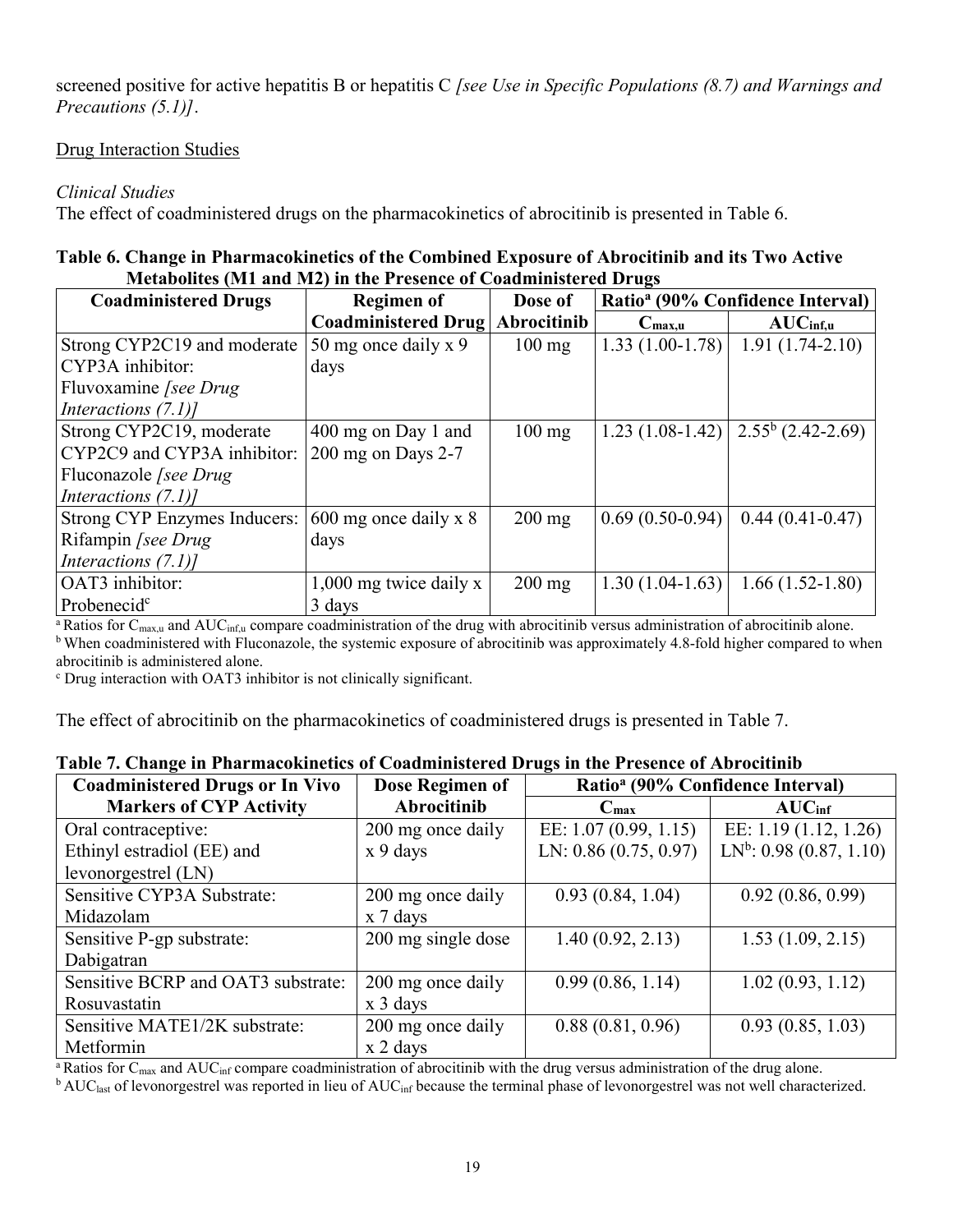Coadministration of dabigatran etexilate (a P-gp substrate), with a single dose of CIBINQO 200 mg increased dabigatran AUC<sub>inf</sub> and C<sub>max</sub> by approximately 53% and 40%, respectively, compared with administration alone. These increases in dabigatran exposure are not considered clinically significant change. However, appropriate dose titration of P-gp substrate where small concentration changes may lead to serious or life-threatening toxicities (e.g., digoxin) when coadministered with the CIBINQO would be needed.

*In Vitro Studies Cytochrome P450 (CYP) Enzymes:* Abrocitinib and its metabolites M1 and M2 are not inhibitors or inducers of CYP1A2, CYP2B6, CYP2C8, CYP2C9, CYP2C19, CYP2D6, or CYP3A4.

*Uridine diphosphate (UDP)-glucuronosyl transferase (UGT) Enzymes:* Abrocitinib and its metabolites M1 and M2 are not inhibitors or inducers of UGT1A1, UGT1A4, UGT1A6, UGT1A9, or UGT2B7.

*Transporter Systems:* Abrocitinib is an inhibitor of organic cation transporter (OCT)1 but is not an inhibitor of organic anion transporting polypeptide (OATP)1B1/1B3, bile salt export pump (BSEP), OAT1 or OCT2.

## **12.5 Pharmacogenomics**

Patients who are CYP2C19 poor metabolizers have little to no CYP2C19 enzyme function compared to CYP2C19 normal metabolizers that have fully functional CYP2C19 enzymes. After single doses of abrocitinib, CYP2C19 poor metabolizers demonstrated dose-normalized AUC of abrocitinib values that were 2.3-fold higher when compared to CYP2C19 normal metabolizers. Approximately 3-5% of Caucasians and Blacks and 15 to 20% of Asians are CYP2C19 poor metabolizers *[see Dosage and Administration (2.4) and Use in Specific Populations (8.8)]*.

## **13 NONCLINICAL TOXICOLOGY**

## **13.1 Carcinogenesis, Mutagenesis, Impairment of Fertility**

In a 2-year oral carcinogenicity study in rats, abrocitinib increased the incidence of benign thymomas in female rats at doses of 10 and 30 mg/kg/day (4 and 19 times the MRHD, respectively, based on AUC comparison). Abrocitinib was not carcinogenic in female rats at 3 mg/kg/day (0.8 times the MRHD based on AUC comparison) or male rats at doses up to 30 mg/kg/day (19 times the MRHD based on AUC comparison). Abrocitinib was not carcinogenic in Tg.rasH2 mice at oral doses up to 60 mg/kg/day in males and 75 mg/kg/day in females.

Abrocitinib was not mutagenic in the bacterial mutagenicity assay (Ames assay). Although abrocitinib was aneugenic in the in vitro TK6 micronucleus assay, abrocitinib was not aneugenic or clastogenic in an in vivo rat bone marrow micronucleus assay.

Abrocitinib did not impair male fertility at doses up to 70 mg/kg/day (35 times the MRHD based on AUC comparison) or female fertility at 10 mg/kg/day (3 times the MRHD based on AUC comparison). Abrocitinib impaired female fertility (reducing fertility index, corpora lutea, and implantation sites) at 70 mg/kg/day (39 times the MRHD based on AUC comparison). Impaired fertility in female rats reversed 1 month after cessation of abrocitinib administration.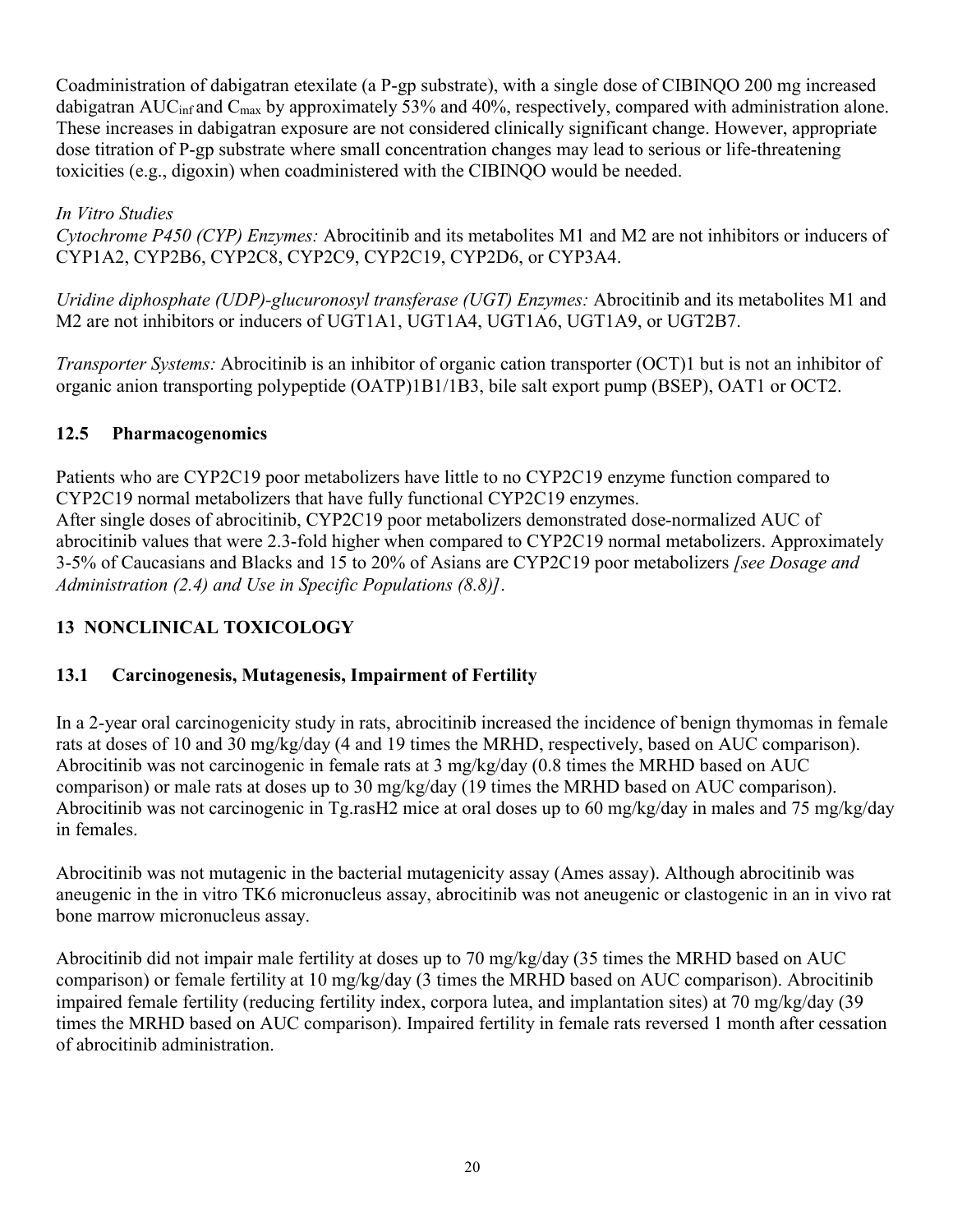## **14 CLINICAL STUDIES**

The efficacy of CIBINQO as monotherapy and in combination with background topical corticosteroids were evaluated in 3 randomized, double-blind, placebo-controlled trials [Trial-AD-1 (NCT03349060), Trial-AD-2 (NCT03575871), and Trial-AD-3 (NCT03720470)] in 1615 subjects 12 years of age and older (CIBINQO is not approved for use in pediatric patients) with moderate-to-severe atopic dermatitis as defined by Investigator's Global Assessment (IGA) score  $\geq$ 3, Eczema Area and Severity Index (EASI) score  $\geq$ 16, body surface area (BSA) involvement  $\geq$ 10%, and Peak Pruritus Numerical Rating Scale (PP-NRS)  $\geq$ 4 at the baseline visit prior to randomization.

Overall, 53% of subjects were male, 69% of subjects were white, 64% of subjects had a baseline IGA score of 3 (moderate AD), and 36% of subjects had a baseline IGA score of 4 (severe AD). The baseline mean EASI score was 30. The baseline mean age was 36 years old with 8% of subjects 12 to less than 18 years old and 92% of subjects 18 years of age or older. Subjects in these trials were those who had inadequate response to previous topical therapy, or were subjects for whom topical treatments were medically inadvisable, or who had received systemic therapies including dupilumab. In each of the trials, over 40% of subjects had prior exposure to systemic therapy. In Trial-AD-1 and Trial-AD-2, 6% of the subjects had received dupilumab, whereas prior use of dupilumab was not allowed in Trial-AD-3.

Trial-AD-1, Trial-AD-2, and Trial-AD-3 assessed the co-primary endpoints of IGA and EASI-75 responses at Week 12. The designs of the trials are summarized in Table 8.

| <b>Study Name</b>         | Population        | <b>Treatment Arms</b>            | <b>Co-Primary Endpoints</b>                  |
|---------------------------|-------------------|----------------------------------|----------------------------------------------|
| (regimen type)            | (number of        |                                  |                                              |
|                           | randomized and    |                                  |                                              |
| <b>Treatment Duration</b> | dosed subjects)   |                                  |                                              |
| Trial-AD-1                | *Subjects 12      | Oral administration of:          |                                              |
| (monotherapy)             | years of age or   | • CIBINQO 200 mg QD              |                                              |
|                           | older (387)       | CIBINQO 100 mg QD<br>$\bullet$   |                                              |
| 12 weeks                  |                   | Placebo<br>$\bullet$             |                                              |
| Trial-AD-2                | *Subjects 12      | Oral administration of:          |                                              |
| (monotherapy)             | years of age or   | $\bullet$ CIBINQO 200 mg QD      |                                              |
|                           | older (391)       | CIBINQO 100 mg QD                |                                              |
| 12 weeks                  |                   | Placebo<br>$\bullet$             | IGA response <sup>a</sup> at Week 12         |
| Trial-AD-3                | Subjects 18 years | Oral administration of:          | EASI-75 <sup>b</sup> at Week 12<br>$\bullet$ |
| (combination              | of age or older   | $\bullet$ CIBINQO 200 mg QD      |                                              |
| therapy)                  | (837)             | CIBINQO 100 mg QD                |                                              |
|                           |                   | $\bullet$ Placebo                |                                              |
| 16 weeks                  |                   | Subcutaneous administration of:  |                                              |
|                           |                   | • Dupilumab 300 mg Q2W $SCc$     |                                              |
|                           |                   |                                  |                                              |
|                           |                   | All subjects received background |                                              |
|                           |                   | topical corticosteroids          |                                              |

#### **Table 8. Summary of Clinical Study Designs**

Abbreviations: EASI=Eczema Area and Severity Index; IGA=Investigator's Global Assessment; QD=once daily; Q2W=once every 2 weeks.

a. IGA response was based on IGA score of clear (0) or almost clear (1) (on a 5-point scale) and a reduction from baseline of  $\geq$ 2 points.

b. EASI-75 was based on  $\geq$ 75% improvement in EASI from baseline.

c. Dupilumab treatment in Trial-AD-3: An initial dose of 600 mg on day 1, followed by 300 mg Q2W.

\*Pediatric subjects 12 years of age and older were included in the trial population; however, CIBINQO is not approved for use in pediatric patients.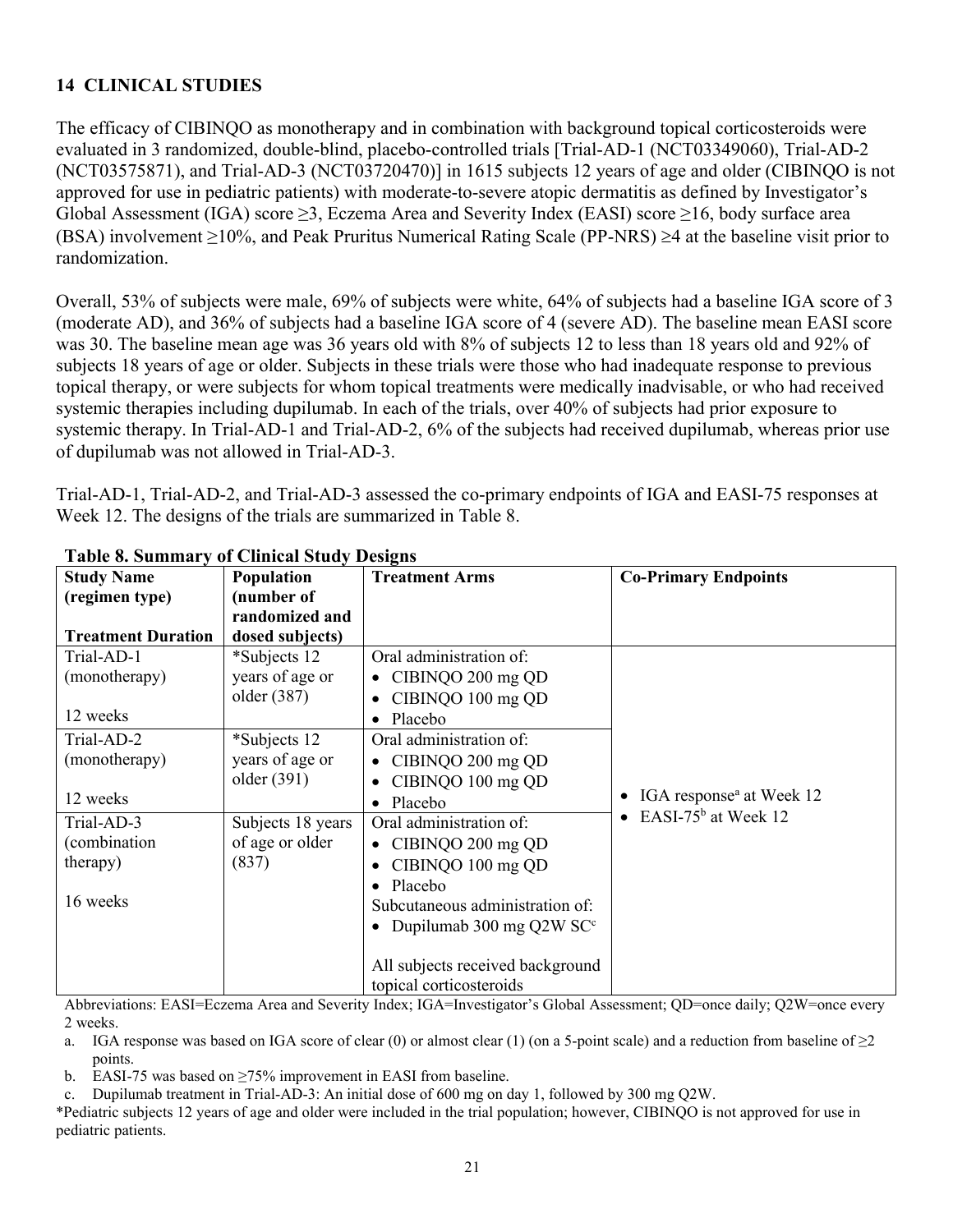## Clinical Response

### *Monotherapy Trials*

The results of the CIBINQO monotherapy trials (Trial-AD-1 and Trial-AD-2) are presented in Table 9.

| Table 9. Efficacy Results of CIBINQO Monotherapy at Week 12 in Subjects with Moderate-to-Severe |            |            |  |
|-------------------------------------------------------------------------------------------------|------------|------------|--|
| AD (Trial-AD-1 and Trial-AD-2)                                                                  |            |            |  |
|                                                                                                 | Trial-AD-1 | Trial-AD-2 |  |

|                                                   | Trial-AD-1             |                        | Trial-AD-2               |                       |                       |                            |
|---------------------------------------------------|------------------------|------------------------|--------------------------|-----------------------|-----------------------|----------------------------|
|                                                   | <b>CIBINOO</b>         |                        |                          | <b>CIBINOO</b>        |                       |                            |
|                                                   | 200 mg QD<br>$N = 154$ | 100 mg QD<br>$N = 156$ | <b>Placebo</b><br>$N=77$ | 200 mg QD<br>$N=155$  | 100 mg QD<br>$N=158$  | <b>Placebo</b><br>$N = 78$ |
| IGA 0 or $1^a$                                    | 44%                    | 24%                    | 8%                       | 38%                   | 28%                   | $9\%$                      |
| Difference<br>from Placebo<br>$(95\% \text{ CI})$ | 36%<br>$(26\%, 46\%)$  | 16%<br>$(7\%, 25\%)$   | $\blacksquare$           | 29%<br>$(19\%, 39\%)$ | 19%<br>$(9\%, 29\%)$  |                            |
| $EASI-75b$                                        | 62%                    | 40%                    | 12%                      | $61\%$                | $44^{\%}$             | 10%                        |
| Difference<br>from Placebo<br>$(95\% \text{ CI})$ | 51%<br>$(40\%, 61\%)$  | 28%<br>$(18\%, 39\%)$  | $\overline{\phantom{a}}$ | 50%<br>$(40\%, 61\%)$ | 33%<br>$(23\%, 44\%)$ |                            |

Abbreviations: CI=confidence interval; EASI=Eczema Area and Severity Index; IGA=Investigator Global Assessment; QD=once daily.

- a. IGA responders were subjects with IGA score of clear (0) or almost clear (1) (on a 5-point scale) and a reduction from baseline of  $\geq$  points.
- b. EASI -75 responders were patients with ≥75% improvement in EASI from baseline.

The proportion of subjects achieving PP-NRS4 at Week 2 (defined as an improvement of ≥4 points from baseline in PP-NRS) was higher in subjects treated with CIBINQO monotherapy 200 mg once daily (28% in Trial-AD-1 and 24% in Trial-AD-2) and 100 mg once daily (11% in both trials) compared to placebo (2% in both trials).

A higher proportion of subjects in the CIBINQO monotherapy 100 mg or 200 mg once daily arm compared to placebo achieved improvement in itching at Week 12.

#### *Combination Therapy Trial*

The results of CIBINQO in combination with background topical corticosteroids (Trial-AD-3) are presented in Table 10.

#### **Table 10. Efficacy Results of CIBINQO with Concomitant Topical Corticosteroids at Week 12 in Subjects with Moderate-to-Severe AD (Trial-AD-3)**

|                                 | <b>CIBINQO</b> |                |                |
|---------------------------------|----------------|----------------|----------------|
|                                 | 200 mg QD      | 100 mg QD      | <b>Placebo</b> |
| % Responders                    | $N = 226$      | $N = 238$      | $N = 131$      |
| IGA 0 or $1^{\circ}$ at Week 12 | 47%            | 36%            | 14%            |
| Difference from Placebo         | 34%            | 23%            |                |
| (95% CI)                        | $(25\%, 42\%)$ | $15\%, 31\%$   |                |
| EASI-75 $b$ at Week 12          | 68%            | 58%            | 27%            |
| Difference from Placebo         | 41%            | 32%            |                |
| (95% CI)                        | $(32\%, 51\%)$ | $(22\%, 41\%)$ | $\,$           |

Abbreviations: CI=confidence interval; EASI=Eczema Area and Severity Index; IGA=Investigator Global Assessment; QD=once daily.

a. IGA responders were subjects with IGA score of clear (0) or almost clear (1) (on a 5-point scale) and a reduction from baseline of  $\geq$ 2 points.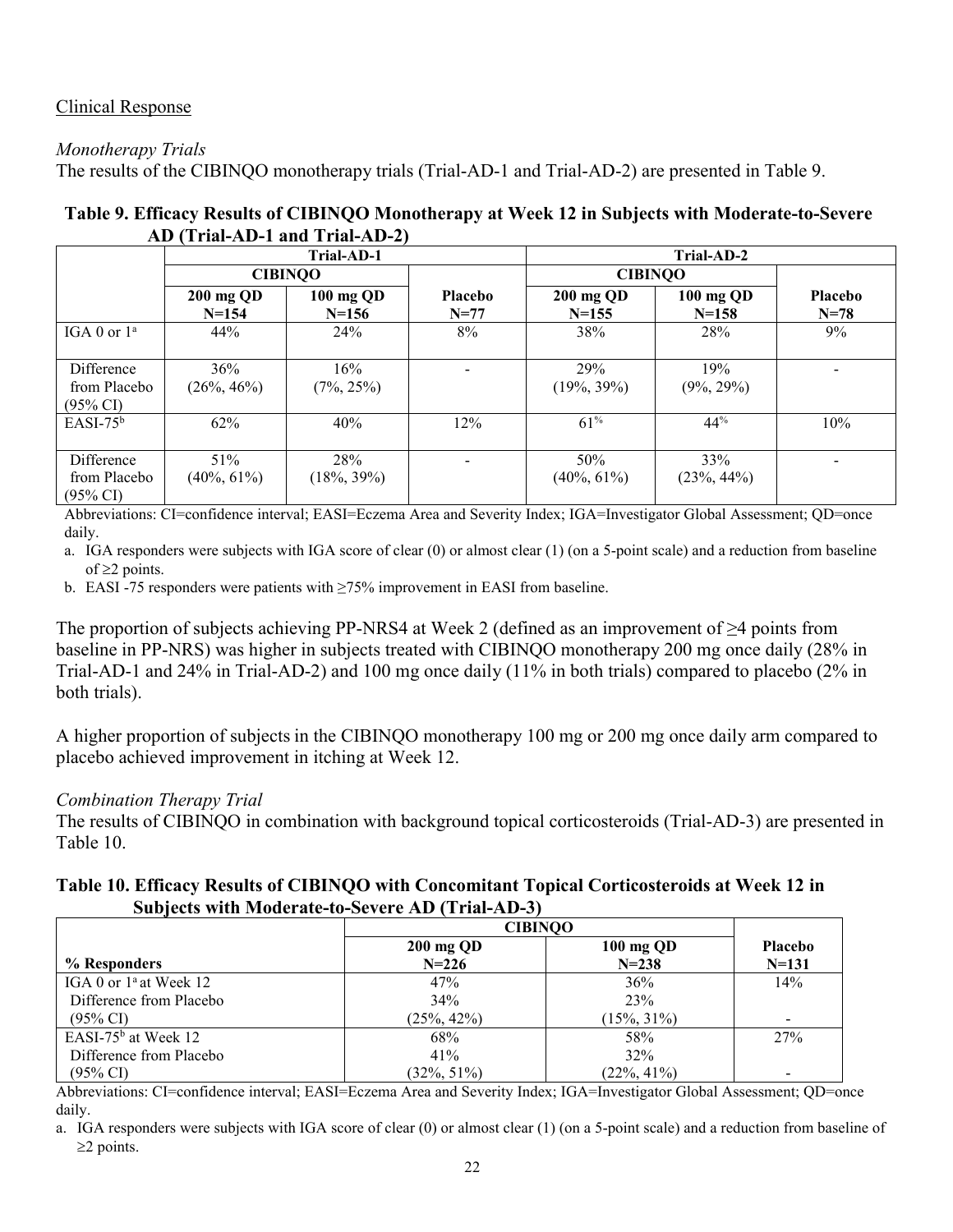b. EASI-75 responders were subjects with ≥75% improvement in EASI, from baseline.

The proportions of subjects achieving PP-NRS4 at Week 2 was higher in subjects treated with CIBINQO 200 mg once daily (30%) and 100 mg once daily (14%) in combination with background medicated topical therapies compared to placebo (8%).

Examination of age, gender, race, weight and previous systemic AD therapy treatment did not identify differences in response to CIBINQO 100 mg or 200 mg once daily among these subgroups in Trial-AD-1, Trial-AD-2, and Trial-AD-3.

## **16 HOW SUPPLIED/STORAGE AND HANDLING**

CIBINQO is supplied as:

| <b>Dosage</b><br>Form | <b>Strength</b>  | <b>Description</b>               | <b>Bottle Size</b><br>(number of tablets) | <b>NDC Number</b> |
|-----------------------|------------------|----------------------------------|-------------------------------------------|-------------------|
| Tablets               | $50 \text{ mg}$  | Pink, oval tablet debossed with  | 30 count bottle                           | 0069-0235-30      |
|                       |                  | "PFE" on one side and "ABR 50"   |                                           |                   |
|                       |                  | on the other.                    |                                           |                   |
| Tablets               | $100 \text{ mg}$ | Pink, round tablet debossed with | 30 count bottle                           | 0069-0335-30      |
|                       |                  | "PFE" on one side and "ABR 100"  |                                           |                   |
|                       |                  | on the other.                    |                                           |                   |
| Tablets               | $200 \text{ mg}$ | Pink, oval tablet debossed with  | 30 count bottle                           | 0069-0435-30      |
|                       |                  | "PFE" on one side and "ABR 200"  |                                           |                   |
|                       |                  | on the other.                    |                                           |                   |

Store CIBINQO at 20°C to 25°C (68°F to 77°F), excursions permitted between 15°C to 30°C (59°F to 86°F). Keep in original package. The container closure system is child resistant.

#### **17 PATIENT COUNSELING INFORMATION**

Advise the patient to read the FDA-approved patient labeling (Medication Guide).

#### Pregnancy Registry

Advise patients to report their pregnancy to 1-877-311-3770 *[see Use in Specific Populations (8.1)]*.

#### Serious Infections

Inform patients that they may develop infections when taking CIBINQO. Instruct patients to tell their healthcare provider if they develop any signs or symptoms of an infection *[see Warnings and Precautions (5.1)]*.

Advise patients that the risk of herpes zoster is increased in patients treated with CIBINQO and some cases can be serious *[see Warnings and Precautions (5.1)]*.

#### Malignancies

Inform patients that CIBINQO may increase their risk of certain cancers, including skin cancers. Periodic skin examinations are recommended while using CIBINQO. Advise patients that exposure to sunlight and UV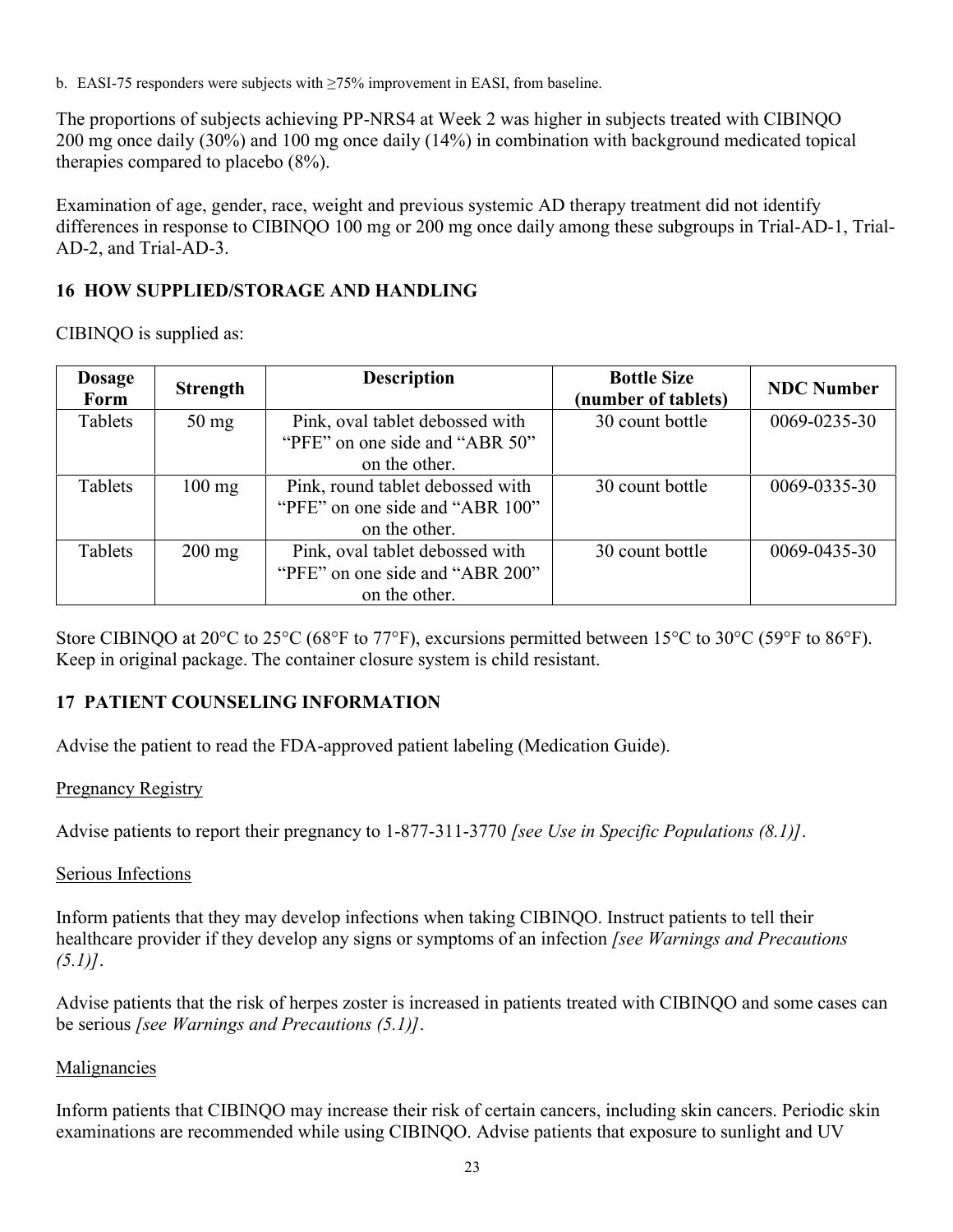light should be limited by wearing protective clothing and using a broad-spectrum sunscreen *[see Warnings and Precautions (5.3)]*.

### Major Adverse Cardiovascular Events

Inform patients that CIBINQO may increase their risk of major adverse cardiovascular events (MACE) including myocardial infarction, stroke, and cardiovascular death. Instruct all patients, especially current or past smokers or patients with other cardiovascular risk factors, to be alert for the development of signs and symptoms of cardiovascular events *[see Warnings and Precautions (5.4)]*.

### Thrombosis

Advise patients that events of DVT and PE have been reported in clinical trials with CIBINQO. Instruct patients to seek immediate medical attention if they develop any signs or symptoms of a DVT or PE *[see Warnings and Precautions (5.5)]*.

#### Laboratory Abnormalities

Inform patients that CIBINQO may affect certain lab tests, and that blood tests are required before and during CIBINQO treatment *[see Dosage and Administration (2.1) and Warnings and Precautions (5.6)]*.

#### Immunizations

Advise patients that vaccination with live vaccines is not recommended during CIBINQO treatment and immediately prior to or after CIBINQO treatment. Instruct patients to inform the healthcare practitioner that they are taking CIBINQO prior to a potential vaccination *[see Warnings and Precautions (5.7)]*.

#### Retinal Detachment

Inform patients that retinal detachment has been reported in clinical trials for atopic dermatitis in patients who received CIBINQO. Advise patients to immediately inform their healthcare provider if they develop any sudden changes in vision while receiving CIBINQO *[see Adverse Reactions (6.1)]*.

#### Infertility

Advise females of reproductive potential that CIBINQO may impair fertility *[see Use in Specific Populations (8.3)]*.

#### Lactation

Advise a woman not to breastfeed during treatment with CIBINQO *[see Use in Specific Populations (8.2)]*.

#### **Administration**

Advise patients not to chew, crush, or split CIBINQO tablets *[see Dosage and Administration (2.7)].*

This product's labeling may have been updated. For the most recent prescribing information, please visit [www.pfizer.com.](http://www.pfizer.com/)

For Medical Information about CIBINQO, please visit www.pfizermedinfo.com or call 1-800-438-1985.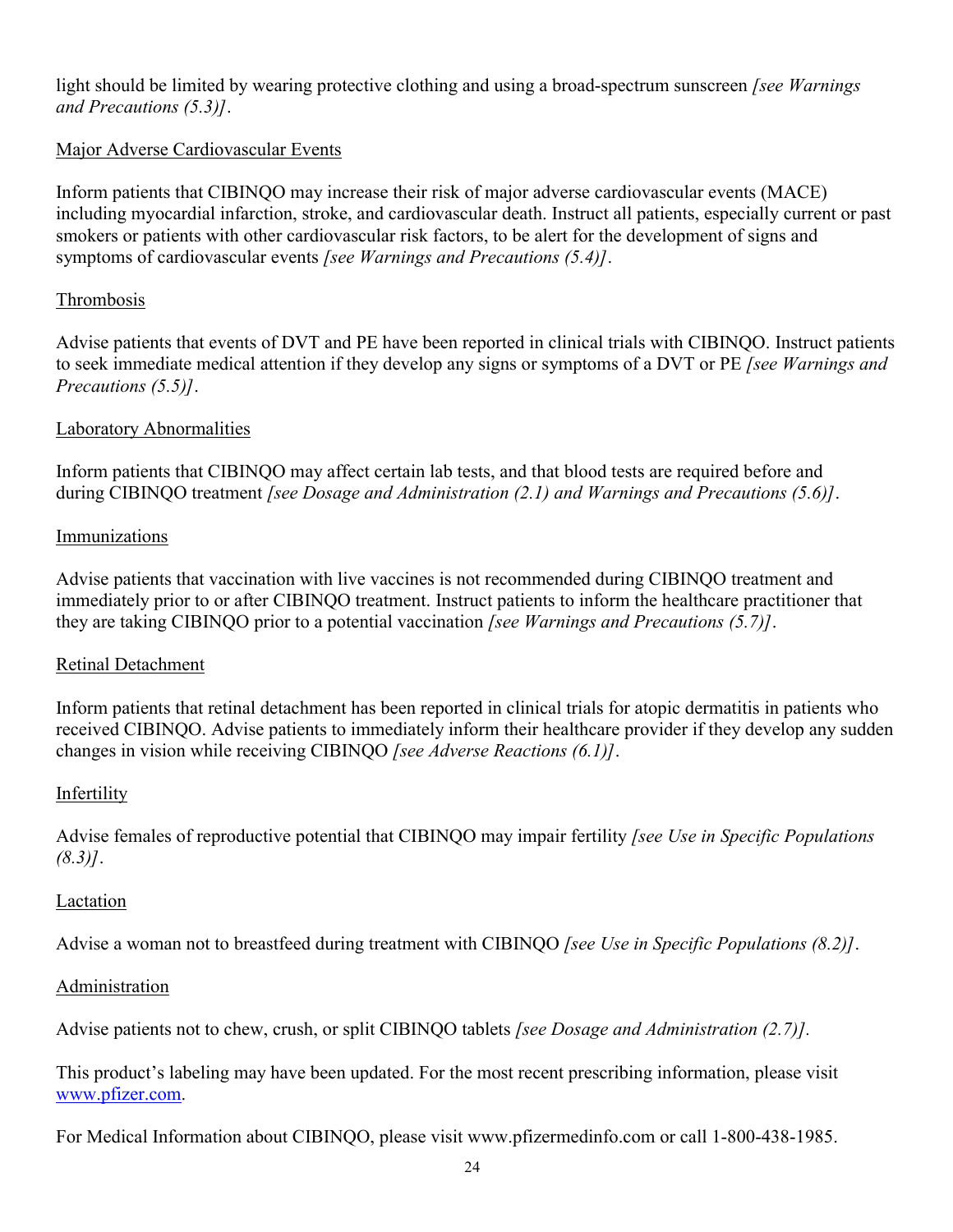$\sum$  Pfizer

Distributed by **Pfizer Labs**<br>Division of Pfizer Inc.<br>New York, NY 10017

LAB-1423-1.0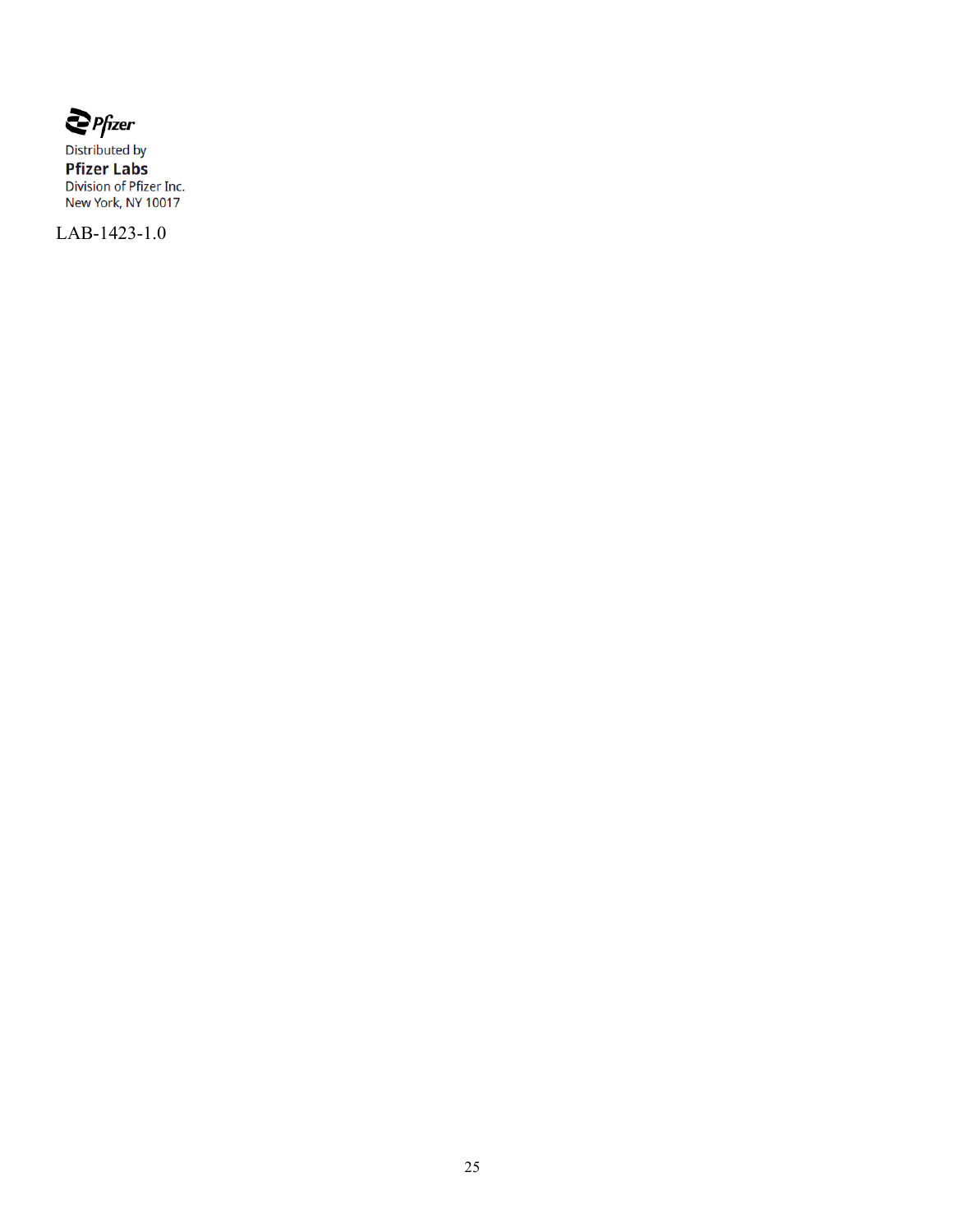## **Medication Guide CIBINQO (Si BINK oh) (abrocitinib) tablets, for oral use**

#### **What is the most important information I should know about CIBINQO?** CIBINQO may cause serious side effects, including:

# **1. Serious infections**

CIBINQO is a medicine that affects your immune system. CIBINQO can lower the ability of your immune system to fight infections. Some people have had serious infections while taking CIBINQO or other similar medicines, including tuberculosis (TB), and infections caused by bacteria, fungi, or viruses that can spread throughout the body. Some people have died from these infections.

- Your healthcare provider should test you for TB before starting treatment with CIBINQO.
- Your healthcare provider should watch you closely for signs and symptoms of TB during treatment with CIBINQO.

You should not start taking CIBINQO if you have any kind of infection unless your healthcare provider tells you it is okay.

You may be at a higher risk of developing shingles (herpes zoster).

# **Before starting CIBINQO, tell your healthcare provider if you:**

- are being treated for an infection.
- have had an infection that does not go away or that keeps coming back.
- have diabetes, chronic lung disease, HIV, or a weak immune system.
- have TB or have been in close contact with someone with TB.
- have had shingles (herpes zoster).
- have had hepatitis B or hepatitis C.
- live or have lived or have traveled to certain parts of the country (such as the Ohio and Mississippi River valleys and the Southwest) where there is an increased chance for getting certain kinds of fungal infections. These infections may happen or become more severe if you use CIBINQO. Ask your healthcare provider if you do not know if you have lived in an area where these infections are common.
- think you have an infection or have symptoms of an infection such as:
	- o fever, sweating, or chills
	- o muscle aches
	- o cough or shortness of breath
- o blood in your phlegm
- o weight loss
- o warm, red, or painful skin or sores on your body
- o diarrhea or stomach pain
- $\circ$  burning when you urinate or urinating more often than usual
- o feeling very tired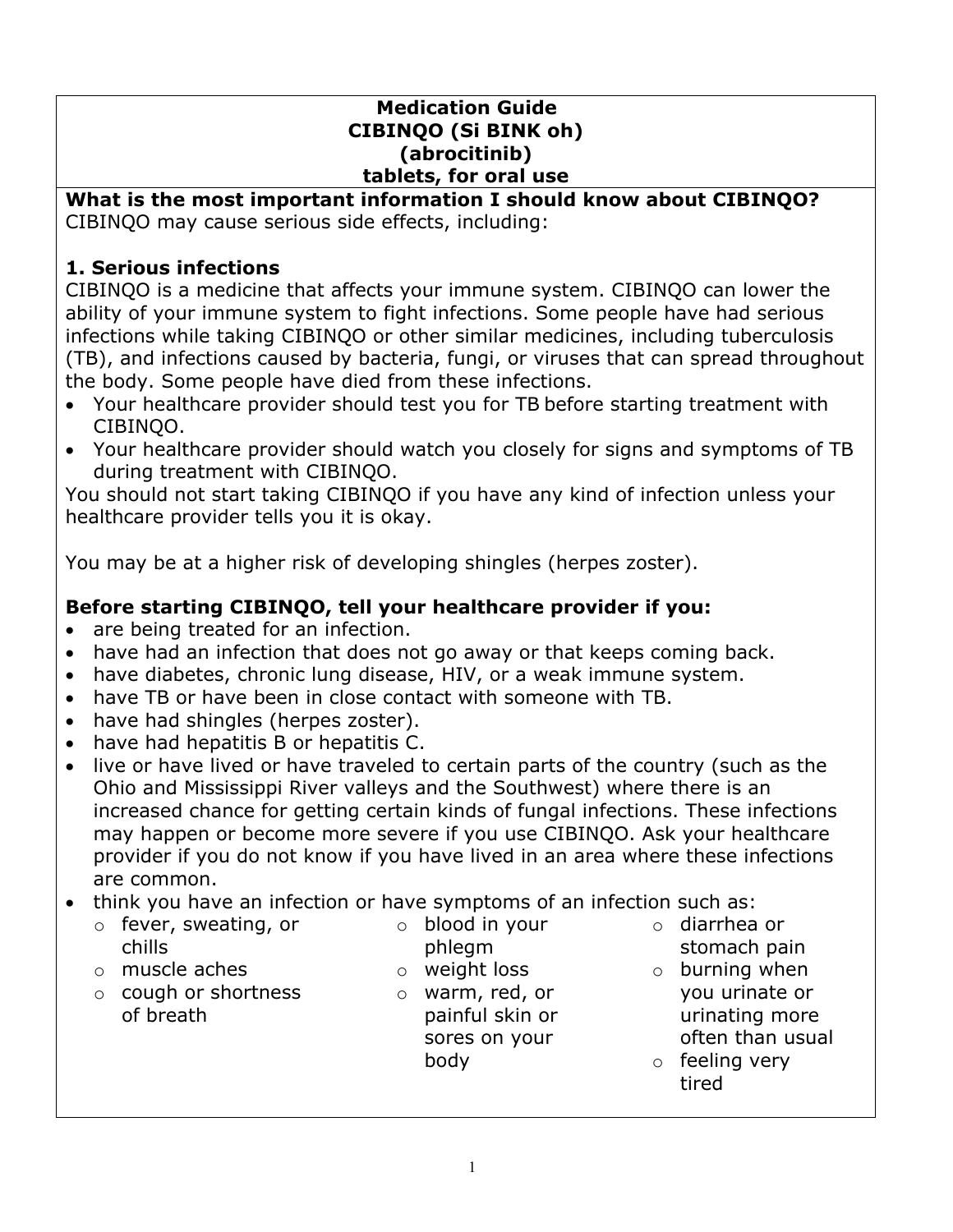After starting CIBINQO, call your healthcare provider right away if you have any symptoms of an infection. CIBINQO can make you more likely to get infections or make any infections that you have worse.

**2. Increased risk of death in people 50 years of age and older who have at least 1 heart disease (cardiovascular) risk factor and are taking a medicine in the class of medicines called Janus kinase (JAK) inhibitors. CIBINQO is a JAK inhibitor medicine.**

# **3. Cancer and immune system problems**

CIBINQO may increase your risk of certain cancers by changing the way your immune system works.

- Lymphoma and other cancers, including skin cancers, can happen in people taking CIBINQO.
- People taking a medicine in the class of medicines called Janus kinase (JAK) inhibitors have a higher risk of certain cancers including lymphoma and lung cancer, especially if you are a current or past smoker.
- Follow your healthcare provider's advice about having your skin checked for skin cancer during treatment with CIBINQO. Limit the amount of time you spend in sunlight. Avoid using tanning beds or sunlamps. Wear protective clothing when you are in the sun and use a sunscreen with a high protection factor (SPF 30 and above). This is especially important if your skin is very fair or of you have a family history of skin cancer.

Tell your healthcare provider if you have ever had any type of cancer.

**4. Increased risk of major cardiovascular events such as heart attack, stroke or death in people 50 years of age and older who have at least 1 heart disease (cardiovascular) risk factor and taking a medicine in the class of medicines called JAK inhibitors, especially if you are a current or past smoker.** 

**Some people taking CIBINQO have had major cardiovascular events. Get emergency help right away** if you develop any symptoms of a heart attack or stroke during treatment with CIBINQO, including:

- discomfort in the center of your chest that lasts for more than a few minutes, or that goes away and comes back
- severe tightness, pain, pressure, or heaviness in your chest, throat, neck, or jaw
- pain or discomfort in your arms, back, neck, jaw, or stomach
- weakness in one part or on one side of your body
- slurred speech
- shortness of breath with or without chest discomfort
- breaking out in a cold sweat
- nausea or vomiting
- feeling lightheaded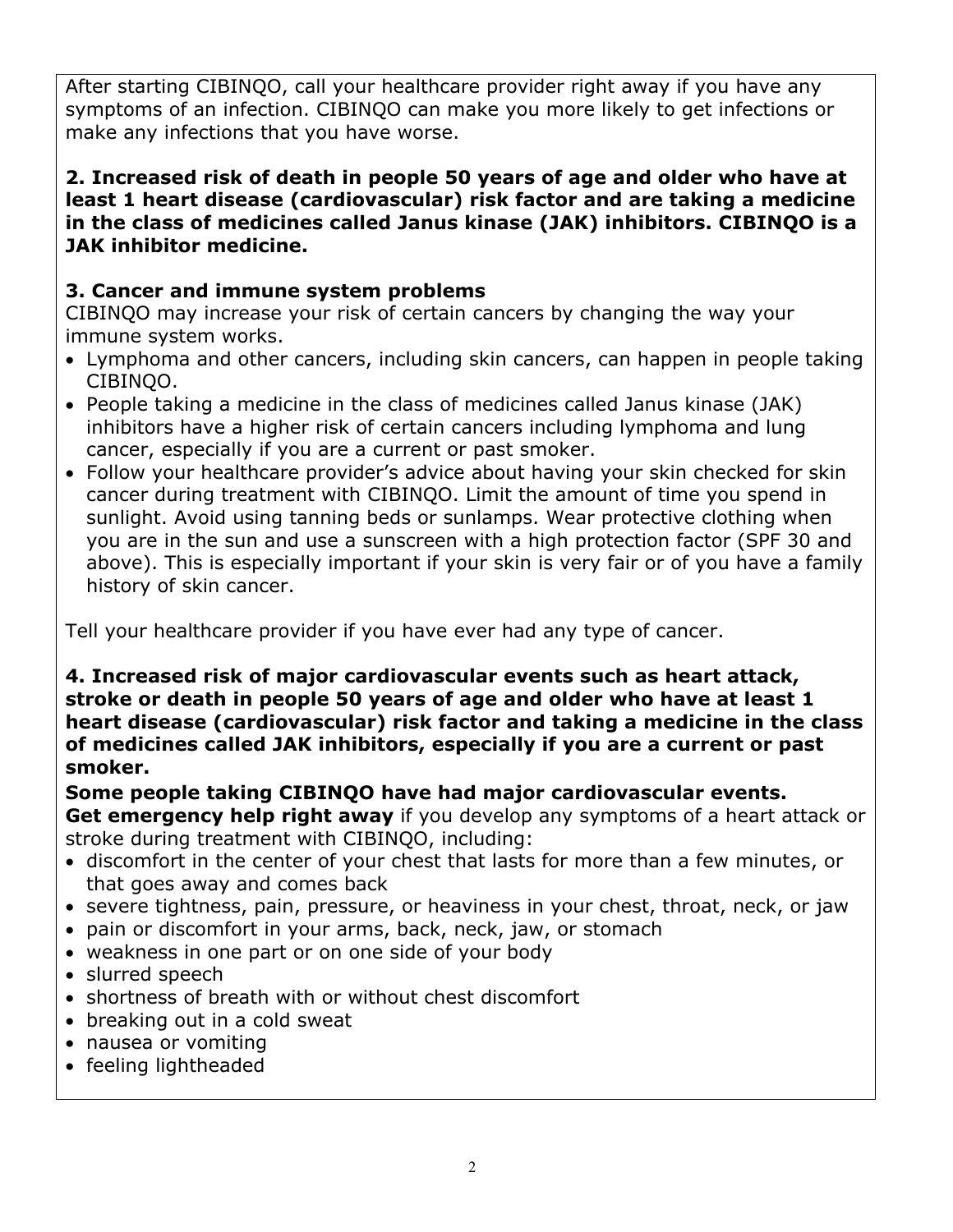# **5. Blood clots**

Blood clots in the veins of your legs (deep vein thrombosis, DVT) or lungs (pulmonary embolism, PE) can happen in some people taking CIBINQO. This may be life-threatening. Blood clots in the veins of the legs (deep vein thrombosis, DVT) and lungs (pulmonary embolism, PE) have happened more often in people who are 50 years of age and older and with at least 1 heart disease (cardiovascular) risk factor taking a medicine in the class of medicines called Janus kinase (JAK) inhibitors.

- Tell your healthcare provider if you have had blood clots in the veins of your legs or lungs in the past.
- Get medical help right away if you have any signs and symptoms of blood clots during treatment with CIBINQO, including:
	- o swelling, pain or tenderness in one or both legs
	- o sudden, unexplained chest or upper back pain
	- o shortness of breath or difficulty breathing

# **6. Changes in certain laboratory test results**

Your healthcare provider should do blood tests before you start taking CIBINQO and during treatment with CIBINQO to check for the following:

- **low lymphocyte count**. Lymphocytes are white blood cells that help the body fight off infections.
- **low neutrophil count.** Neutrophils are white blood cells that help the body fight off infections.
- **low red blood cell count**. This may mean that you have anemia, which may make you feel weak and tired.
- **low platelet count**. Platelets help form clots and stop or prevent bleeding.

You should not take CIBINQO if your lymphocyte counts, neutrophil counts, red blood cell counts, or platelet counts are too low. Your healthcare provider may stop your CIBINQO treatment for a period of time if needed because of changes in these blood test results. You may also have changes in other laboratory tests, such as your blood cholesterol levels.

Your healthcare provider should do blood tests about 4 weeks after you start taking CIBINQO, and 4 weeks after any increase in your dose of CIBINQO to check your blood cell counts, and as often as needed for your other laboratory tests.

## See **"What are the possible side effects of CIBINQO?"** for more information about side effects.

# **What is CIBINQO?**

CIBINQO is a prescription medicine that is a Janus Kinase (JAK) inhibitor. CIBINQO is used to treat adults with moderate-to-severe atopic dermatitis (eczema) that did not respond to other treatment and is not well controlled with prescription therapies, including biologic medicines or in adults who cannot tolerate these therapies.

It is not known if CIBINQO is safe and effective in children.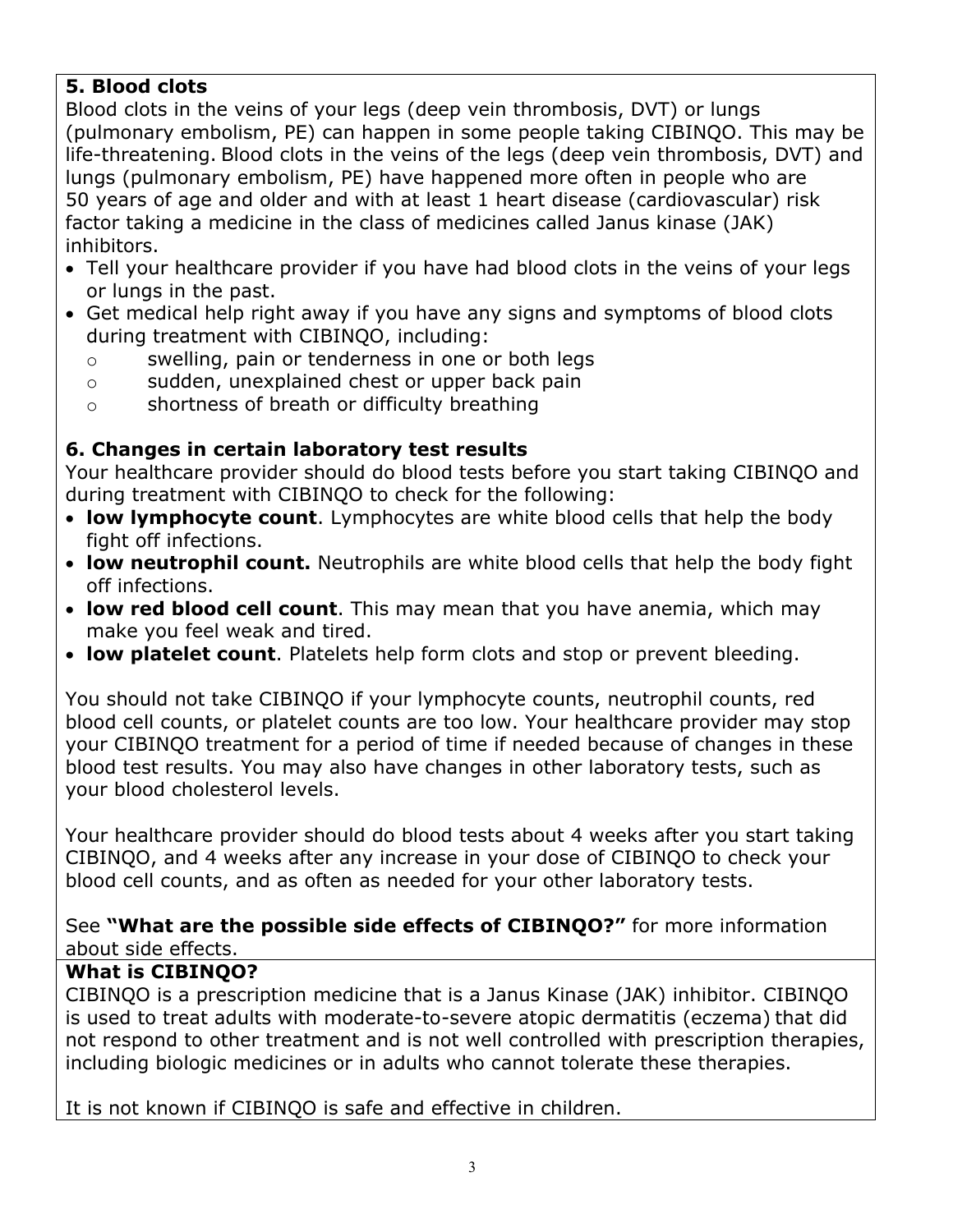**During the first 3 months of treatment with CIBINQO, do not take CIBINQO with other** medicines that prevent blood clots. You can take low-dose aspirin up to a dose of 81 mg each day during this time if prescribed by your healthcare provider.

# **Before taking CIBINQO, tell your healthcare provider about all of your medical conditions, including if you:**

- See "**What is the most important information I should know about CIBINQO?**"
- $\bullet$  have an infection.
- are a current or past smoker
- have had a heart attack, other heart problems, or stroke
- have kidney problems or liver problems.
- have low platelet counts or white blood cell counts.
- have any eye problems, including cataracts or retinal detachment.
- have recently received or are scheduled to receive an immunization (vaccine). People who take CIBINQO should not receive live vaccines.
- are pregnant or plan to become pregnant. It is not known if CIBINQO will harm your unborn baby.
	- o **Pregnancy Exposure Registry.** Pfizer has a registry for women who take CIBINQO during pregnancy. The purpose of this registry is to check the health of you and your baby. If you are pregnant or become pregnant during treatment with CIBINQO, talk to your healthcare provider about how you can join this pregnancy registry, or you may contact the registry at 1-877-311- 3770 or [www.cibinqopregnancyregistry.com](http://www.cibinqopregnancyregistry.com/).
- are breastfeeding or plan to breastfeed. It is not known if CIBINQO passes into your breast milk. You and your healthcare provider should decide if you will take CIBINQO or breastfeed. You should not do both.

**Tell your healthcare provider about all the medicines you take**, including prescription and over-the-counter medicines, vitamins, and herbal supplements. CIBINQO and other medicines may affect each other causing side effects.

**Especially tell your healthcare provider if you take** aspirin or any antiplatelet therapies. See "**Do not take CIBINQO if you**." Ask your healthcare provider if you are unsure.

Know the medicines you take. Keep a list of them to show your healthcare provider and pharmacist whenever you get a new medicine.

# **How should I take CIBINQO?**

- Take CIBINQO exactly as your healthcare provider tells you to take it.
- Take CIBINQO 1 time each day, at about the same time each day.
- Swallow CIBINQO tablets whole with water. Do not split, crush, or chew the tablets.
- You can take CIBINQO with or without food.
- CIBINQO can be used with or without prescribed topical medicines for atopic dermatitis. Prescribed topical medicine are lotions, creams, or ointments applied to your skin.
- If you miss a dose, take the dose as soon as possible. If it is less than 12 hours before the next dose, skip the dose. Take the next dose at your usually scheduled time.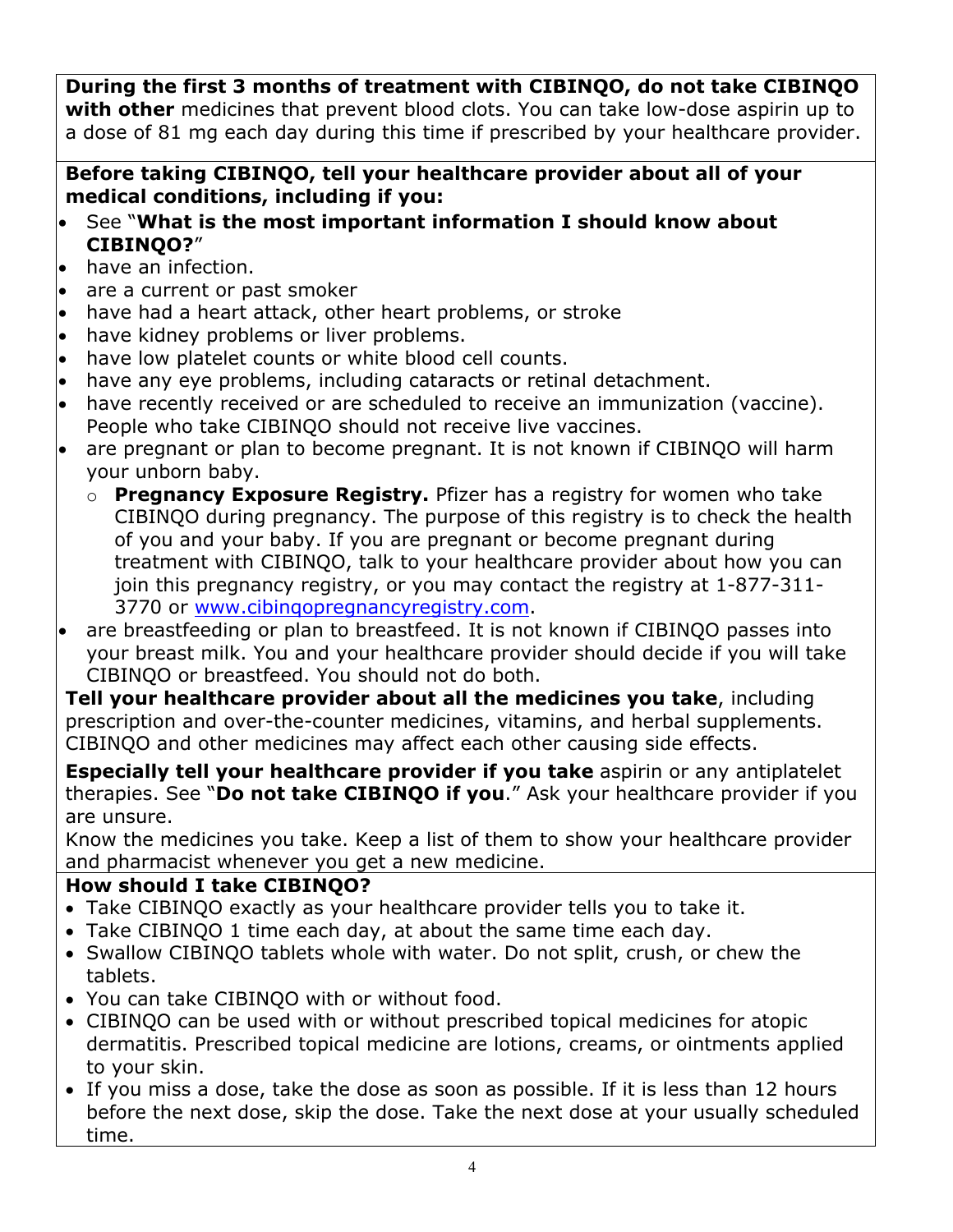If you take too much CIBINQO, call the Poison Control Center at 1-800-222-1222 right away.

# **What are the possible side effects of CIBINQO? CIBINQO may cause serious side effects, including:**

- See **"What is the most important information I should know about CIBINQO?"**
- **The most common side effects of CIBINQO include:**

## **See "What is the most important information I should know about CIBINQO.**

- common cold
- nausea
- headache
- herpes simplex including cold sores
- increased blood level of creatinine phosphokinase
- dizziness
- urinary tract infection
- tiredness
- acne
- vomiting
- mouth and throat pain flu
	-
- stomach flu • bacterial skin infection (impetigo)
- high blood pressure
- allergic skin rash to something you came into contact with
- stomach-area pain
- shingles
- low platelet count
- CIBINQO may cause fertility problems in females, which may affect your ability to get pregnant. Talk to your healthcare provider if you have concerns about fertility.

Separation or tear to the lining of the back part of the eye (retinal detachment) has happened in people with atopic dermatitis treated with CIBINQO. Call your healthcare provider right away if you have any sudden changes in your vision during treatment with CIBINQO.

These are not all the possible side effects of CIBINQO.

# **Call your doctor for medical advice about side effects. You may report side effects to FDA at 1-800-FDA-1088.**

**You may also report side effects to Pfizer at 1-800-438-1985.**

# **How should I store CIBINQO?**

- Store CIBINQO at room temperature between 68°F to 77°F (20°C to 25°C).
- Store CIBINOO in the original package.
- The container has a child resistant closure.

# **Keep CIBINQO and all medicines out of the reach of children.**